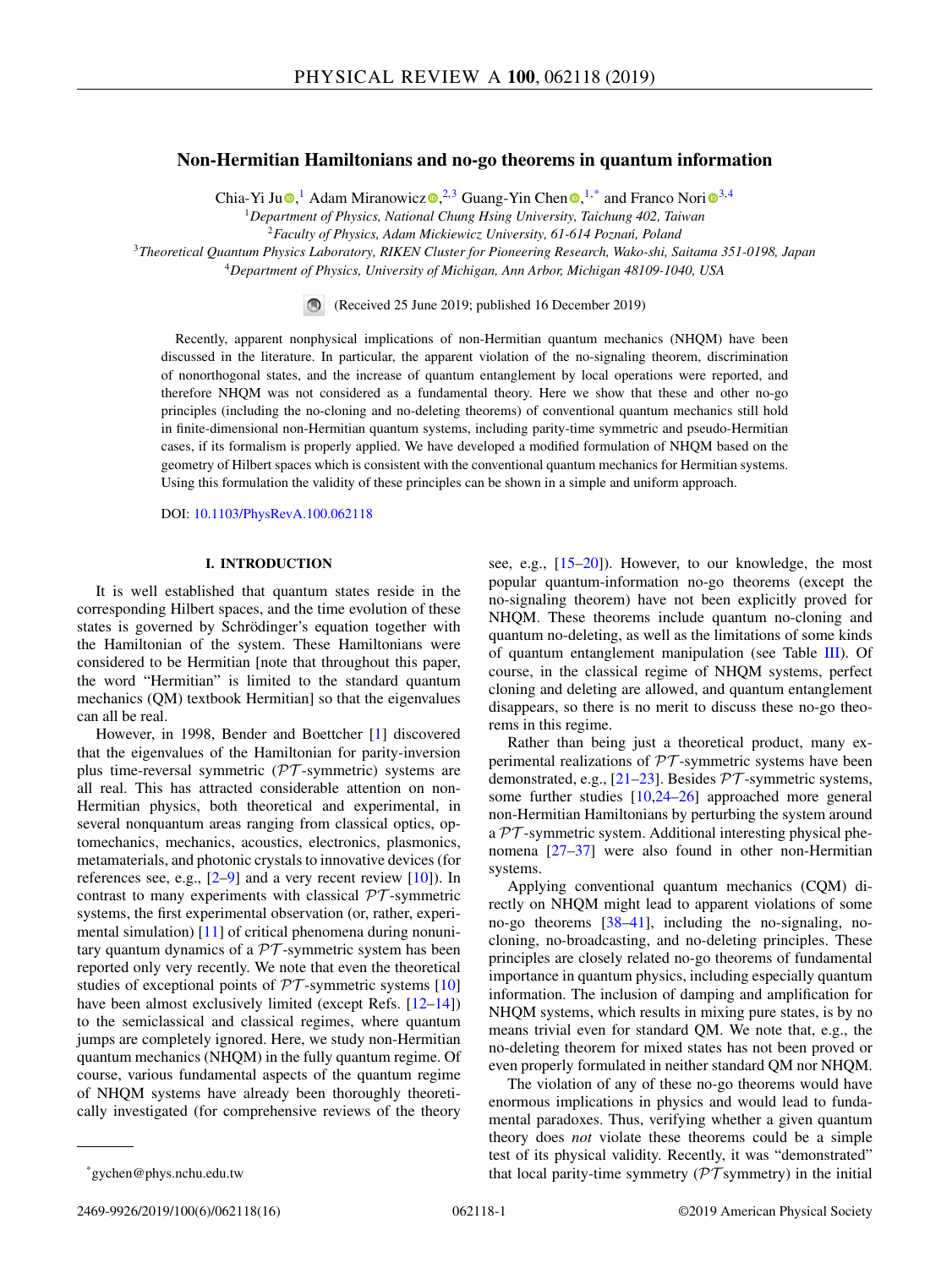<span id="page-1-0"></span>formalism [\[1\]](#page-13-0) *apparently* allows the perfect discrimination of nonorthogonal states and the violation of the no-signaling principle [\[38\]](#page-14-0). That work [\[38\]](#page-14-0) concluded that "this shows that the  $PT$ -symmetric theory is either a trivial extension or likely false as a fundamental theory" (in the Abstract of [\[38\]](#page-14-0)), and "Finally, while in our view these results essentially destroy any hope of  $PT$ -symmetric quantum theory as a fundamental theory of nature, it could still be useful as an effective model or as a purely mathematical problem solving device" (in the Conclusions of [\[38\]](#page-14-0)).

We note that the perfect discrimination of nonorthogonal states would also imply the violation of the no-cloning principle. As shown by Znojil  $[41]$  (see also Brody  $[42]$ ), this apparent violation of the no-signaling principle results from "an unfortunate use of one of the simplest but still inadequate, manifestly unphysical Hilbert spaces." In contrast to such a wrong approach, a proper choice of the Hilbert space does *not* lead to any violation of the no-signaling principle [\[41,42\]](#page-14-0).

Brody [\[42\]](#page-14-0) has shown that indeed various claims made by various authors on the violation of causality in some non-Hermitian quantum systems are not valid when the theory is formulated in an appropriate manner. The fully quantum regime of NHQM systems has been thoroughly investigated (for comprehensible reviews of the theory see, e.g., [\[15–20\]](#page-13-0)). However, to our knowledge the most popular quantuminformation no-go theorems (except the no-signaling theorem) have not been proved yet for NHQM.

Here we provide the concrete proofs of some no-go theorems which are especially important for quantum information and quantum communication. To our knowledge these nogo theorems have not yet been proved in detail for general NHQM. We note that causality in standard nonrelativistic or even relativistic QM and the no-signaling constraints are inequivalent principles, although related.

Analogously, the no-signaling, no-cloning, and no-deleting theorems are closely related, but *not* equivalent. For example, Horodecki and Ramanathan in their recent work [\[43\]](#page-14-0) on relativistic causality and no-signaling paradigm for multipartite correlations in general physical theories showed that "while the usual no-signaling constraints are sufficient, in general they are not necessary to ensure that a theory does not violate causality.... causality only imposes a subset of the usual nosignaling conditions."

The main cause of the inconsistencies is clearly the inner product between states, as pointed out in [\[41\]](#page-14-0) and [\[42\]](#page-14-0). There are some modifications to the inner products proposed in the literature which either abandoned the relation between QM and Hilbert space [\[44–46\]](#page-14-0) or were limited to some special cases of non-Hermitian systems [\[47–51\]](#page-14-0). To find a general inner product that also preserves the notion of Hilbert space, we treat the Schrödinger equation as a covariant derivative and find a compatible metric. The compatible metric is far from unique, but they are all subject to the same equation of motion that was found in Refs. [\[19](#page-13-0)[,52,53\]](#page-14-0) in various contexts. We also show that the choice of metrics is equivalent to choosing a preference of bases. The restriction on the transition functions between different choices of bases are also derived in this paper. Note that the metrics in Hermitian systems can always be chosen to be the identity so that the inner products are the same as the conventional ones. It can also be shown that in pseudo-Hermitian systems, including the "charge"-parity-time  $(\mathcal{CPT})$  systems, the metric can be chosen to be the standard pseudo-Hermitian metric [\[47\]](#page-14-0), which is time independent. Furthermore, when the eigenstates of the Hamiltonian form a complete set of bases, with a special choice of the metric, biorthogonal quantum mechanics [\[51\]](#page-14-0) (BQM) can be recovered.

In this paper, we focus on systems with finite-dimensional state space and demonstrate that a correct application of the NHQM formalism, using a proper Hilbert-space metric, together with the generalized operators derived in Sec. [III,](#page-3-0) does *not* lead to any violations of the principles studied in Refs. [\[38–40\]](#page-14-0). Moreover, we show that the NHQM does *not* violate other no-go theorems, including the no-cloning and no-deleting principles.

One can raise the objection about the merit of proving the quantum-information no-go theorems for NHQM. Indeed, the consistency of NHQM seems widely accepted at present; thus, one can argue that such theorems cannot be violated by default. However, we note that although the consistency of conventional Hermitian QM has been accepted for a century, the listed six no-go theorems have been formulated and proved in CQM only in the 1980s and 1990s. Arguably, these theorems have triggered impressive interest and progress in quantum information, which shows the merit of proving the no-go theorems also for quantum information processing with NHQM systems.

# **II. GENERALIZED INNER PRODUCT IN NHQM**

In QM, the probability of a state is the norm squared of the corresponding vector in a Hilbert space. The dynamics of the vector  $|\psi(t)\rangle$  has to satisfy the Schrödinger equation,

$$
i\hbar \partial_t |\psi(t)\rangle = H(t) |\psi(t)\rangle.
$$
 (1)

For convenience, we refer to *H* as a Hamiltonian, but it should be understood as a generalized Hamiltonian-type operator. If the Hamiltonian  $H(t)$  is Hermitian, then the norm squared is conserved in time, because there is an obvious symmetry of the Hamiltonian  $[H(t) = H^{\dagger}(t)]$  so that the inner product is not hard to find. On the other hand, for a Hamiltonian that does not have such a clear symmetry, the inner product that preserves the norm squared is not so easy to find. However, Eq.  $(1)$ , if written as

$$
\nabla_t |\psi(t)\rangle = \left(\partial_t + \frac{i}{\hbar} H(t)\right) |\psi(t)\rangle = 0, \tag{2}
$$

suggests that  $\nabla_t$  plays the role of a connection [\[54\]](#page-14-0) in a vector bundle which connects the "geometries" of nearby points and  $|\psi(t)\rangle$  is therefore parallel transported along the time direction (moving the vector along the time curve while keeping it parallel to itself in different geometries along the curve). This analogy hints that there is a "connection-compatible metric" such that the inner products between the parallel transported vectors are time independent. Hence, the norm squared, defined as the inner product of the vector and itself, is also time independent.

To distinguish the modified inner product from the conventional one, the modified inner product is denoted as  $\langle \psi_1(t) | \psi_2(t) \rangle$  (see Table [I\)](#page-2-0). Note that there is no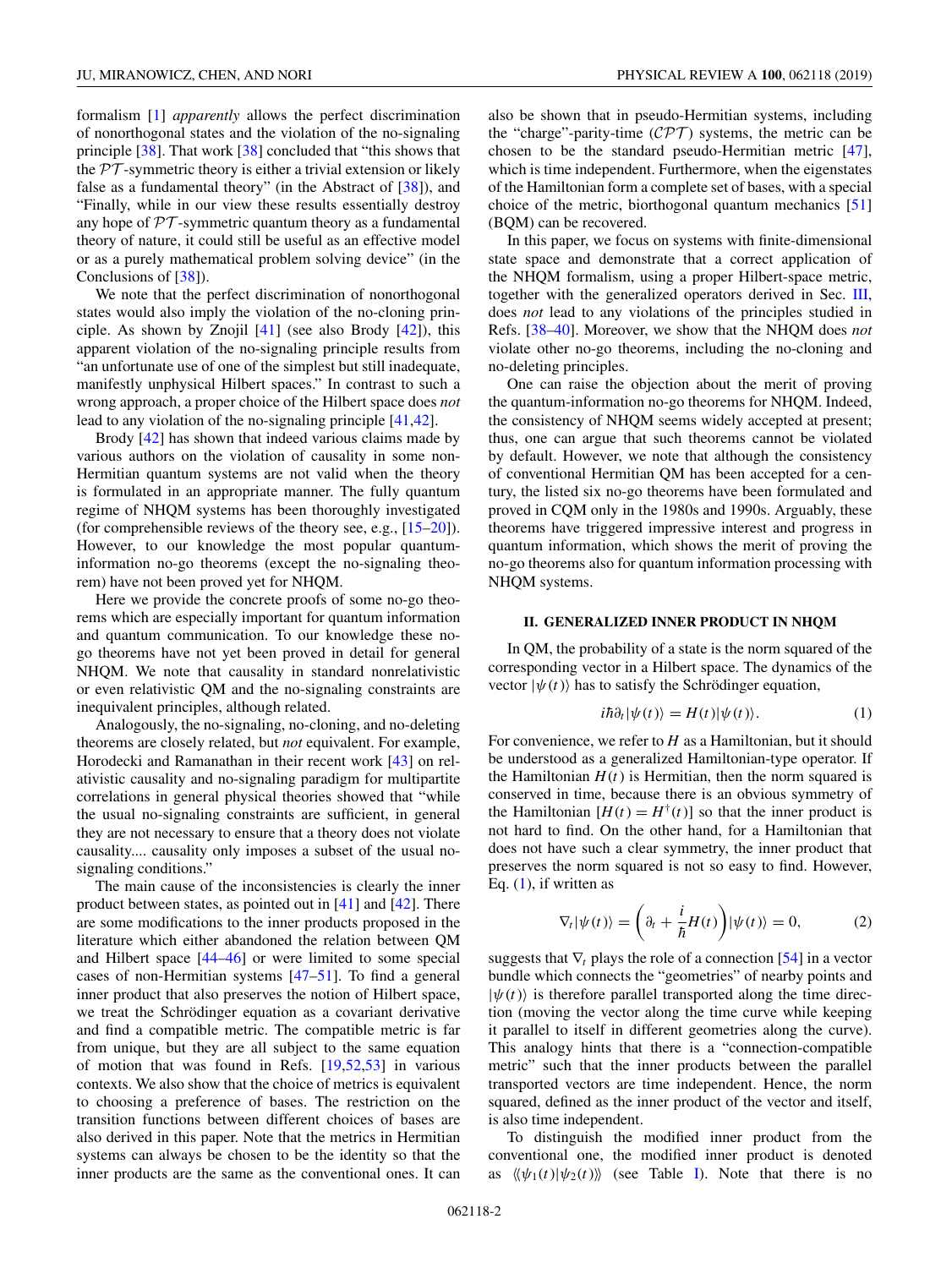|                       | Conventional quantum mechanics                                          | Non-Hermitian quantum mechanics                                                                         |  |
|-----------------------|-------------------------------------------------------------------------|---------------------------------------------------------------------------------------------------------|--|
| Equation(s) of motion | $i\hbar\partial_t \psi(t)\rangle = H \psi(t)\rangle$                    | $i\hbar\partial_t \psi(t)\rangle\!\rangle=H \psi(t)\rangle\!\rangle,$                                   |  |
|                       |                                                                         | $-i\hbar \partial_t G(t) = G(t)H(t) - H^{\dagger}(t)G(t)$                                               |  |
| Inner product         | $\langle \psi(t)   \psi(t) \rangle$                                     | $\langle \langle \psi(t)   \phi(t) \rangle \rangle = \langle \psi(t)   G(t)   \phi(t) \rangle$          |  |
| Complex conjugation   | $\langle \psi(t)   \psi(t) \rangle = \langle \phi(t)   \phi(t) \rangle$ | $\langle \langle \psi(t)   \phi(t) \rangle \rangle = \langle \langle \phi(t)   \psi(t) \rangle \rangle$ |  |
| Completeness relation | $\sum_{n}  n(t)\rangle\langle n(t)  = 1$                                | $\sum_{n}  n(t)\rangle\!\rangle\langle\!\langle n(t) =1$                                                |  |

<span id="page-2-0"></span>TABLE I. Some differences between conventional quantum mechanics, CQM (left), and the nontrivial metric one (right) for non-Hermitian quantum mechanics.

distinction between the new vector  $[|\psi(t)\rangle]$  and the conventional ones  $[|\psi(t)\rangle]$ , since both evolve according to the Schrödinger equation. However, the dual vectors are not just the Hermitian conjugate of the conventional vectors, but they are also subject to a linear map, i.e.,

$$
\langle\!\langle \psi(t)| = \langle \psi(t)|G(t), \rangle\!\rangle
$$
\n(3)

where  $\langle \psi(t) |$  is the standard Hermitian conjugate of  $|\psi(t)\rangle$ and  $G(t)$  plays a similar role of a fiber metric  $[54]$ . Therefore, hereafter *G*(*t*) will be named the *metric operator* or, simply, the *metric*.

# **A. Metric**

For reasons that will be discussed shortly, the metric  $G(t)$ has to be Hermitian, positive definite, and satisfying the equation of motion (see Table I):

$$
\partial_t G(t) = \frac{i}{\hbar} [G(t)H(t) - H^{\dagger}(t)G(t)]. \tag{4}
$$

At first, a time-dependent metric might seem peculiar, because naively this would require a proper reference point of time to begin with. However, since the norm squared is time invariant, any reference time works the same and the physics does not depend on it. In fact, metrics do not always have to be time dependent, because in many cases the corresponding metric can be time independent; for example, for the Hermitian cases [\[55\]](#page-14-0),  $\mathcal{CPT}$ -symmetric cases [\[16,](#page-13-0)[48,49\]](#page-14-0), and pseudo-Hermitian cases [\[47\]](#page-14-0). This can be easily seen by taking the time derivative in Eq. (4) to zero so that it reduces to the definition of pseudo-Hermitian,  $GH = H^{\dagger}G$ .

The reasons why the metric needs to satisfy the abovementioned constraints are as follows: For the probability to be time invariant, the time derivative on the inner product of an arbitrary vector with itself should vanish,

$$
0 = \partial_t \langle \langle \psi(t) | \psi(t) \rangle \rangle
$$
  
=  $\langle \psi(t) | \left[ \partial_t G(t) + \frac{i}{\hbar} H^{\dagger}(t) G(t) - \frac{i}{\hbar} G(t) H(t) \right] | \psi(t) \rangle.$  (5)

Therefore, Eq. (4) is a necessary condition for the probability to be conserved.

Furthermore, it should be obvious that the Hermitian conjugate of the metric,  $G^{\dagger}(t)$ , has to satisfy the same equation as for  $G(t)$ ; therefore, the metric can and should be chosen to be

Hermitian so that

$$
\overline{\langle\!\langle \psi_1(t)|\psi_2(t)\rangle\!\rangle} = [\langle \psi_1(t)|G(t)|\psi_2(t)\rangle]^{\dagger}
$$
  
= 
$$
\langle \psi_2(t)|G^{\dagger}(t)|\psi_1(t)\rangle = \langle \langle \psi_2(t)|\psi_1(t)\rangle \rangle.
$$
 (6)

Note that this is true only when the bra and ket vectors are at the same instant.

Since the constraint, given in Eq. (4), is a differential equation, there are some undetermined constant(s) in the solution. These constants can always be chosen so that *G*(*t*) is positive definite,

$$
\langle \langle \psi(t) | \psi(t) \rangle \rangle = \langle \psi(t) | G(t) | \psi(t) \rangle > 0, \tag{7}
$$

for every nonzero  $|\psi(t)\rangle$ . The positive definiteness and linearity of the Hermitian metric together with Eq. (6) is sufficient for the space equipped with this inner product to be a Hilbert space (assuming that the space is complete) [\[56\]](#page-14-0).

Note that despite that this formalism is formally correct, Eq. (4) is not always guaranteed to have a solution for every infinite-dimensional  $H(t)$ . There might need to be some additional constraints to rule out the unphysical solutions, e.g., divergent norms. Therefore, we focus only on the systems with finite-dimensional Hilbert spaces in the remainder of this paper.

### **B. Different metrics as different bases**

Although  $G(t)$  is not uniquely determined for a given  $H(t)$ , different metrics  $G(t)$  are related by a covariantly constant transition function. That is to say, given a Hamiltonian, if  $G_1(t)$  and  $G_2(t)$  are two possible metrics, there exists a function  $T_{12}$  such that

$$
G_2(t) = T_{12}^{\dagger}(t)G_1(t)T_{12}(t), \tag{8}
$$

where  $T_{12}(t)$  satisfies

$$
\partial_t T_{12}(t) + \frac{i}{\hbar} H(t) T_{12}(t) - \frac{i}{\hbar} T_{12}(t) H(t) = 0.
$$
 (9)

In other words, different choices of a metric  $G(t)$  correspond to different choices of bases and, therefore, are physically equivalent. That is to say, although the two metrics may look different, as long as the bases and the operators are also transformed by the same transition function  $T_{12}(t)$ , the physical contents will not be altered.

In fact, if  $\{|n(t)\rangle = |n(t)\rangle\}$  is any complete set of bases for the states in the Hilbert space, one can always find a metric *G*(*t*) that satisfies

$$
\sum_{n} |n(t)\rangle\langle n(t)|G(t) = 1,
$$
\n(10)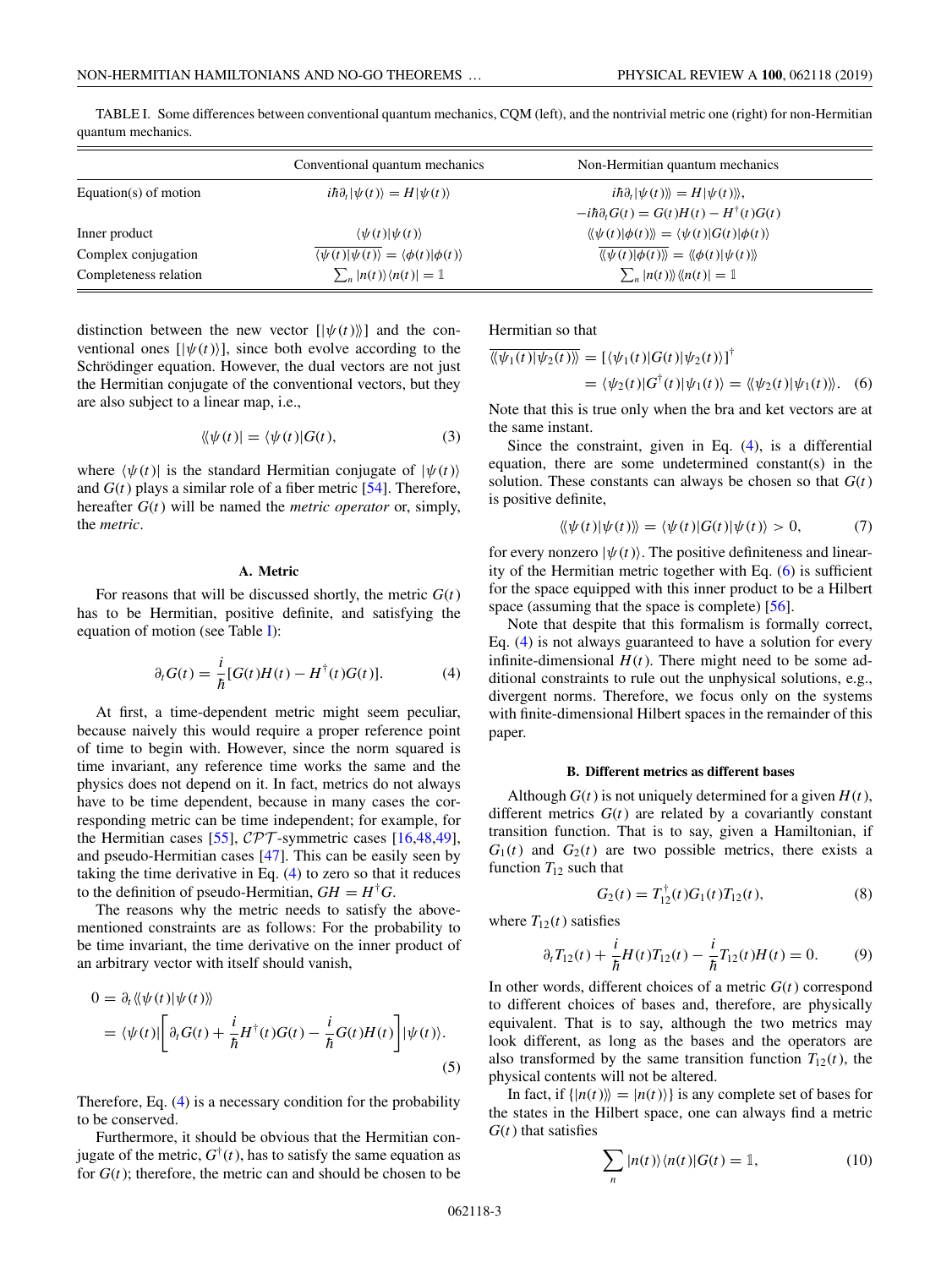<span id="page-3-0"></span>and vice versa. Note that the  $|n(t)\rangle$  above are not limited to the eigenkets of the Hamiltonian. In fact, Eq. [\(10\)](#page-2-0) is merely a direct generalization of the completeness relation:

$$
\sum_{n} |n(t)\rangle\langle\langle n(t)| = 1. \tag{11}
$$

The *G*(*t*) can be proven to be Hermitian and positive definite, and is also a solution of Eq.  $(4)$ . Using Eq.  $(10)$ , one can find a corresponding metric  $G(t)$  using any complete set of bases. Interestingly, if the Hamiltonian eigenstates form a complete set of bases, the corresponding  $G(t)$  in Eq. [\(10\)](#page-2-0), using the eigenstates as the set  $\{|n(t)\rangle\}$ , is the same metric in BQM. Appendix  $\overline{A}$  3 provides some examples on how Eq. [\(10\)](#page-2-0) can be used in finding *G*(*t*).

# **III. GENERALIZED OPERATORS IN NHQM**

As discussed above, in general, the generalized inner products are different from the conventional ones. As will be shown shortly, the corresponding operators also need to be modified. For example, the roles of unitary operators are no longer special, since, in general, they do not leave the norm squared of states invariant. In the following we focus on the modifications of some common operators that will be proven useful for later use. Basic differences between conventional and non-Hermitian QM are summarized in Table [I.](#page-2-0)

### **A. Adjoint operators**

In CQM, the "bra" vectors are defined to be the Hermitian conjugate of the corresponding "ket" vectors, and therefore the adjoint operators are the conventional Hermitian conjugate of the original operators. In the modified Hilbert space, however, this property is different. Assuming that  $\mathcal{O}(t)$  is an operator acting on the ket vector, we find that

$$
\langle \langle \psi(t) | \mathcal{O}(t) \phi(t) \rangle \rangle = \langle \psi(t) | G(t) \mathcal{O}(t) | \phi(t) \rangle
$$
  
\n
$$
= \langle \psi(t) | G(t) \mathcal{O}(t) G^{-1}(t) G(t) | \phi(t) \rangle
$$
  
\n
$$
= \langle G^{-1}(t) \mathcal{O}^{\dagger}(t) G(t) \psi(t) | G(t) | \phi(t) \rangle
$$
  
\n
$$
= \langle G^{-1}(t) \mathcal{O}^{\dagger}(t) G(t) \psi(t) | \phi(t) \rangle \rangle, \quad (12)
$$

which shows that the adjoint of  $O(t)$  is

$$
\mathcal{O}^{\sharp}(t) = G^{-1}(t)\mathcal{O}^{\dagger}(t)G(t),\tag{13}
$$

where  $\sharp$  stands for the corresponding adjoint operator in the modified Hilbert space and  $\dagger$  is the standard Hermitian conjugate. A quick observation shows that applying the Hermitian conjugate twice leads, again, to the original operator:

$$
\begin{aligned} [\mathcal{O}^\sharp(t)]^\sharp &= G^{-1}(t) [\mathcal{O}^\sharp(t)]^\dagger G(t) \\ &= G^{-1}(t) [G^{-1}(t) \mathcal{O}^\dagger(t) G(t)]^\dagger G(t) \\ &= G^{-1}(t) G(t) \mathcal{O}(t) G^{-1}(t) G(t) = \mathcal{O}(t). \end{aligned} \tag{14}
$$

The second last equality utilizes the Hermiticity of *G*(*t*), i.e.,  $G^{\dagger}(t) = G(t)$ .

Because observables are among the most important ingredients in QM and widely believed to be self-adjoint operators, it is worth finding the generalized "Hermitian operators." By using Eq.  $(13)$ , it is not hard to see that

$$
\mathcal{O}^{\sharp}(t) = \mathcal{O}(t) \Rightarrow \mathcal{O}^{\dagger}(t)G(t) = G(t)\mathcal{O}(t). \tag{15}
$$

As shown in Appendix  $A_1$ , the metric operators can be set to unity for all Hermitian systems. In such cases, the conditions for adjoint operators and Hermitian operators in CQM can be recovered using Eqs.  $(13)$  and  $(15)$ .

## **B. Generalized unitary operators**

It is well known that a unitary transformation in CQM does not change the value of the inner products. To be more specific, let  $U(t)$  be a unitary operator, then

$$
\langle U(t)\psi(t)||U(t)\phi(t)\rangle = \langle \psi(t)|\psi(t)\rangle
$$
  
= 
$$
\langle \psi(t)|\psi(t)\rangle = \langle \psi(t)||\phi(t)\rangle.
$$
 (16)

However, in a Hilbert space where the metric ceases to be 1, the unitarity loses its meaning and has to be modified. For the inner product to be invariant under a linear action  $U(t)$ , the operator should satisfy

$$
\langle\!\langle \psi(t)|\phi(t)\rangle\!\rangle = \langle\!\langle \mathcal{U}(t)\psi(t)|\mathcal{U}(t)\phi(t)\rangle\!\rangle
$$
  
= 
$$
\langle\!\langle \psi(t)|\mathcal{U}^{-1}(t)\mathcal{U}(t)\phi(t)\rangle\!\rangle.
$$
 (17)

Replacing Eq. (13) with

$$
\mathcal{O} \to \mathcal{U}^{-1}(t), \quad \mathcal{O}^{\sharp}(t) \to \mathcal{U}(t), \tag{18}
$$

shows that the operators satisfying

$$
U^{\dagger}(t) = G(t)U^{-1}(t)G^{-1}(t)
$$
\n(19)

leave the inner products invariant. Indeed, these are the operators that leave the metric invariant, i.e.,

$$
\mathcal{U}^{\dagger}(t)G(t)\mathcal{U}(t) = G(t). \tag{20}
$$

# **C. Generalized density matrices**

The modification of the density matrices should be quite obvious,

$$
\rho_{\text{CQM}}(t) = \sum_{i} p_i |\psi_i(t)\rangle \langle \psi_i(t)|
$$
  
\n
$$
\rightarrow \rho(t) = \sum_{i} p_i |\psi_i(t)\rangle \langle \psi_i(t)|,
$$
\n(21)

where  $\rho_{COM}(t)$  denotes a standard density matrix in CQM, while  $\rho(t)$  is a generalized density matrix (GDM) in NHQM, and  $p_i$  is the probability of obtaining the state  $|\psi_i(t)\rangle$ . It can be proven that this operator indeed satisfies the properties of density matrices (i.e., self-adjoint, positive semi-definite, and trace can be set to unity) [\[57\]](#page-14-0) and leads to physically reasonable outcomes. All the detailed derivations and proofs are in Appendix [B.](#page-11-0)

Note that since the trace of the conventional density matrix is not necessarily time independent, many studies introduce a normalized density operator,  $\rho_N(t) \equiv \rho_{\text{COM}}(t)/\text{tr}[\rho_{\text{COM}}(t)],$ where the time evolution obeys

$$
i\hbar \partial_t \rho_N(t) = H(t)\rho_N(t) - \rho_N(t)H^{\dagger}(t)
$$
  
+ tr{\rho\_N(t)[H^{\dagger}(t) - H(t)]}\rho\_N(t). (22)

Unlike the normalized density matrix, the density matrix studied here is more natural in the sense that the trace is already time independent by construction. The reason behind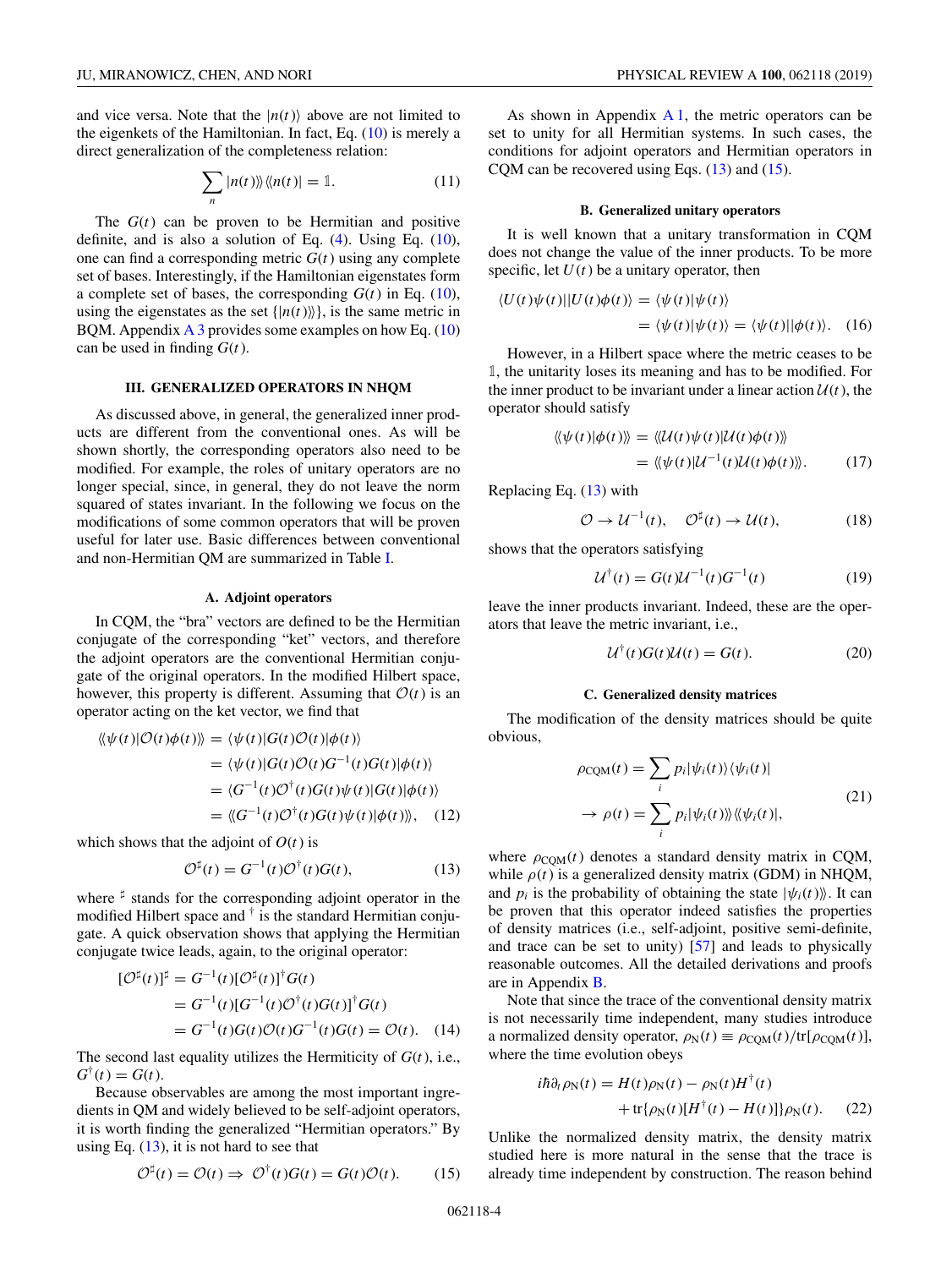this is because the time evolution of the GDM is governed by

$$
i\hbar \partial_t \rho(t) = [H(t), \rho(t)], \qquad (23)
$$

even for  $H(t) \neq H^{\dagger}(t)$ . By using the cyclic property of the trace, it is obvious that

$$
\partial_t \text{tr}\rho(t) = 0. \tag{24}
$$

As will be shown in Sec. IV, unlike a normalized density matrix, which leads to the violation of various no-go theorems, the GDM preserves the no-go theorems. Moreover, since in general the time evolution of the generalized density matrix is different from the normalized one, the validity of this formulation can be verified experimentally.

# **IV. NO-GO THEOREMS REVISITED IN NHQM**

This work has been inspired by our former theoretical and experimental works on the no-cloning theorem and its applications in standard QM [\[58–63\]](#page-14-0). We now prove the validity of the no-cloning theorem and other related no-go theorems also in NHQM.

As mentioned in Sec. [I,](#page-0-0) applying CQM on non-Hermitian quantum systems leads to the apparent violation of many nogo theorems. Nevertheless, the roles played by these no-go theorems in the quantum world are of importance and should be preserved when extended to NHQM. For a reason to be explained shortly, the relations between these no-go theorems are intertwined; violating any of them can lead to the failure of other no-go theorems. In addition, these violations contradict some of the well-established notions in quantum mechanics.

#### **A. No-go theorems in QM**

#### *1. No-cloning theorem*

The no-cloning theorem of Ghirardi [\[64\]](#page-14-0), Wootters and Zurek [\[65\]](#page-14-0), and Dieks [\[66\]](#page-14-0) states that unknown *pure* quantum states cannot be perfectly copied. The no-broadcasting theorem of Barnum *et al.* [\[67,68\]](#page-14-0) is a *mixed*-state generalization of the no-cloning theorem, stating that unknown *mixed* quantum states cannot be perfectly copied.

## *2. No-deleting theorem*

The no-deleting theorem of Pati and Braunstein [\[69,70\]](#page-15-0) states that unknown *pure* quantum states cannot be deleted, which clearly is a principle complimenting the no-cloning theorem. We note that a generalization of the no-deleting theorem to the case of mixed states has not been proven or even precisely formulated yet.

### *3. No-signaling theorem*

The no-signaling theorem (also referred to as the nocommunication theorem) states that the quantum entanglement between two spatially separated particles cannot provide superluminal (i.e., faster than the speed of light in vacuum) communication [\[71–73\]](#page-15-0) (for an experimental test see [\[74\]](#page-15-0)). This implies that the shared entanglement *alone* cannot be used to transmit any useful information.

The no-signaling and no-cloning theorems are closely related (see, e.g., [\[75–79\]](#page-15-0)). The no-signaling theorem implies bounds on quantum cloning. And perfect quantum cloning machines (QCMs) would allow arbitrary fast signaling by quantum entanglement using, e.g., Herbert's communicator using EPR states [\[80\]](#page-15-0). Actually, the no-cloning theorem was first formulated [\[64–66\]](#page-14-0) to demonstrate that Herbert's superluminal communicator cannot work since there are no perfect QCMs.

As shown by Gisin [\[75\]](#page-15-0), a tight bound on the fidelity of QCMs is compatible with the no-signaling constraint and is equal to the fidelity of the universal QCM of Buzek and Hillery [\[81\]](#page-15-0). A whole class of 1-to-2 optimal quantum cloning machines of single qubits can be obtained from the no-signaling theorem [\[76,77\]](#page-15-0). Various types of approximate QCMs have been experimentally applied for testing the security of quantum cryptographic systems (e.g., in [\[62\]](#page-14-0)), including the security of quantum money  $[63]$ .

The no-cloning and no-signaling theorems can be derived from the no-go principle concerning quantum-state discrimination [\[82,83\]](#page-15-0), which says that nonorthogonal quantum states cannot be perfectly discriminated, as a consequence of the superposition principle. Indeed, two nonorthogonal states of a quantum system have a nonzero overlap, which implies that it is impossible to unambiguously determine which of the states has been achieved by the system. In particular, a tight bound on the measurement, which can discriminate two nonorthogonal states without error, can be obtained from the no-signaling principle [\[84\]](#page-15-0).

The no-signaling principle is closely related to quantum entanglement, which is among the main resources in quantum information and quantum technologies of the second generation [\[85\]](#page-15-0). A proper measure of entanglement must satisfy some basic physical laws [\[86\]](#page-15-0), including no increase of entanglement under any local operations and the invariance of entanglement under local unitary operations. Surprisingly, two works showed that these basic properties of good entanglement measures of standard quantum mechanics can be violated in the  $PT$ -symmetric quantum theory. Specifically, Refs. [\[39,40\]](#page-14-0) *apparently* showed, respectively, that entanglement under local operations can be increased and entanglement under local unitary operations is not invariant under local  $PT$ -symmetric unitary operations.

These no-go principles have profound implications in quantum theory for both its fundamental aspects (e.g., quantum causality) and applications including quantum metrology, quantum communication, and quantum cryptography. In particular, the violation of the no-cloning theorem would imply, in a trivial way, the violation of the Heisenberg's uncertainty principle in quantum mechanics. Moreover, basic dynamical rules of quantum physics can be derived from its static properties and the no-signaling theorem [\[87\]](#page-15-0).

The following shows the validity of some no-go theorems in NHQM using the formalism provided in the previous sections. But it should be stressed that our generalized formalism reduces to that of Bender *et al.* [\[16](#page-13-0)[,48,49\]](#page-14-0) at least for  $\mathcal{CPT}$ symmetric finite-dimensional systems. Thus, our proofs of the no-go principles are also valid for the latter systems.

#### **B. No-cloning theorem in NHQM**

Quantum copying is not allowed [\[65,66\]](#page-14-0) in CQM. This section shows that the no-cloning theorem continues to hold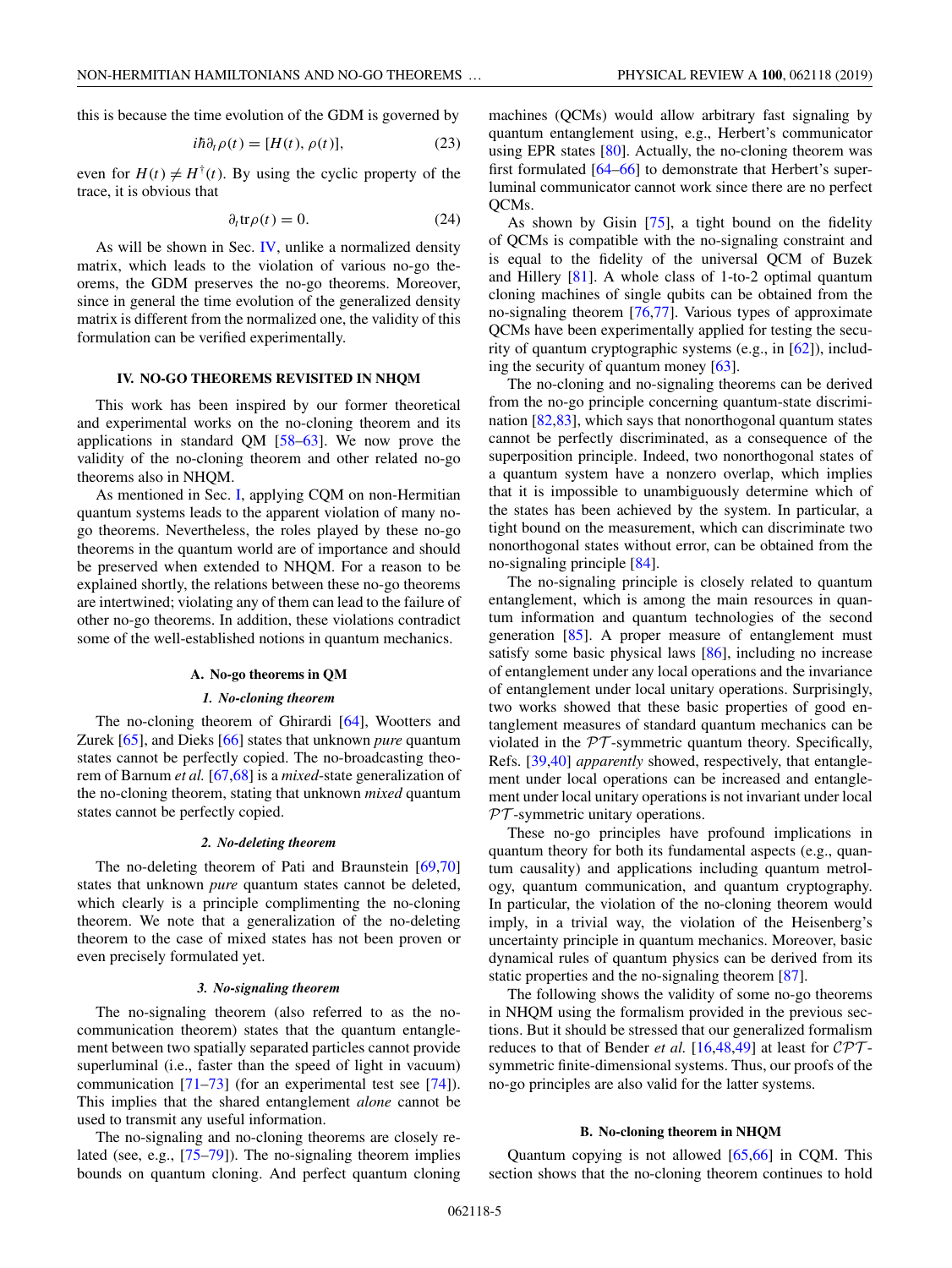in a non-Hermitian system. Instead of proving that there are no unitary operators (the "generalized unitary operators") that can copy any arbitrary state to a blank state, we prove the theorem by contradiction. We assume that  $C(t)$  is a cloning operator such that

$$
\mathcal{C}(t)|\psi(t)\rangle\!\rangle \otimes |E(t)\rangle\!\rangle = e^{i\theta[\psi(t)]}|\psi(t)\rangle\!\rangle \otimes |\psi(t)\rangle\!\rangle \tag{25}
$$

for any  $|\psi(t)\rangle$ , where  $|E(t)\rangle$  is a blank state and  $\theta[\psi(t)] \in \mathbb{R}$ is some phase generated by the cloning process. Because it is a unitary operator of a direct product state, it must also satisfy

$$
\mathcal{C}^{\dagger}(t)G(t) = G(t)\mathcal{C}^{-1}(t),\tag{26}
$$

where  $G(t) = G_1(t) \otimes G_2(t)$ , in which  $G_1(t)$  and  $G_2(t)$  are the metrics for  $|\psi(t)\rangle$  and  $|E(t)\rangle$ , respectively. To make the proof as general as possible,  $G_1(t)$  is allowed to be different from  $G_2(t)$ .

Then, following almost the same argument of the conventional proof of the no-cloning theorem [\[65,66\]](#page-14-0), the inner product between two states becomes

$$
\langle \langle \psi(t) | \phi(t) \rangle \rangle = \langle \langle \psi(t), \mathbf{E}(t) | \phi(t), \mathbf{E}(t) \rangle \rangle
$$
  
\n
$$
= \langle \langle \psi(t), \mathbf{E}(t) | \mathcal{C}^{-1}(t) \mathcal{C}(t) | \phi(t), \mathbf{E}(t) \rangle \rangle
$$
  
\n
$$
= \langle \psi(t), \mathbf{E}(t) | G(t) \mathcal{C}^{-1}(t) \mathcal{C}(t) | \phi(t), \mathbf{E}(t) \rangle
$$
  
\n
$$
= \langle \psi(t), \mathbf{E}(t) | \mathcal{C}^{\dagger}(t) G(t) \mathcal{C}(t) | \phi(t), \mathbf{E}(t) \rangle
$$
  
\n
$$
= e^{i\{\theta[\phi(t)] - \theta[\psi(t)]\}} \langle \psi(t), \mathbf{E}(t) | G(t) | \phi(t), \mathbf{E}(t) \rangle
$$
  
\n
$$
= e^{i\{\theta[\phi(t)] - \theta[\psi(t)]\}} \langle \psi(t) | \phi(t) \rangle \langle \psi(t) | \phi(t) \rangle \rangle, (27)
$$

where  $|\psi(t), E(t)\rangle$  denotes  $|\psi(t)\rangle \otimes |E(t)\rangle$  and  $|\psi(t), E(t)\rangle$ denotes  $|\psi(t)\rangle \otimes |E(t)\rangle$ . Therefore, as in CQM,  $|\psi(t)\rangle$  and  $|\phi(t)\rangle$  have to be parallel or orthogonal with each other at time *t*. To be more precise, because it holds

$$
\langle\!\langle \psi(t_1)|\phi(t_1)\rangle\!\rangle = \langle\!\langle \psi(t_2)|\phi(t_2)\rangle\!\rangle \tag{28}
$$

for any  $t_1$  and  $t_2$ , the statement is true at any given moment of time. In other words, if two states are not parallel or orthogonal to each other at any given time, they can never be. Therefore, even for  $C(t)$  being a time-dependent operator, it is impossible for it to exist without leading to the contradiction. This completes the proof of the no-cloning theorem for general Hamiltonians.

#### **C. No-deleting theorem in NHQM**

Not only is copying prohibited, shredding is also forbidden in QM [\[69\]](#page-15-0), neither by direct deleting nor through ancilla states. To show this, we assume there is a linear operator  $D(t)$ that deletes any duplicated quantum state.

Let us consider an arbitrary state  $|\psi(t)\rangle$  and its duplicate. If deleting the duplicated state directly is possible, then one can write

$$
\mathcal{D}(t)|\psi(t), \psi(t)\rangle = |\psi(t), \mathcal{E}(t)\rangle, \tag{29}
$$

where  $|E(t)\rangle$  is, again, some blank state independent of  $|\psi(t)\rangle$ . Contracting both sides of Eq. (29) with  $\langle \psi(t), E(t) \rangle$ gives

$$
\langle \langle \psi(t), \mathbf{E}(t) | \mathcal{D}(t) | \psi(t), \psi(t) \rangle \rangle = \langle \langle \psi(t) | \psi(t) \rangle \rangle \langle \langle \mathbf{E}(t) | \mathbf{E}(t) \rangle \rangle.
$$

(30)

However, repeating the process by replacing  $|\psi(t), \psi(t)\rangle$ with  $|a\psi(t), a\psi(t)\rangle$ , where *a* is some constant, gives

$$
\langle \langle a\psi(t), E(t)|D(t)|a\psi(t), a\psi(t) \rangle \rangle
$$
  
= 
$$
\langle \langle a\psi(t)|a\psi(t) \rangle \langle \langle E(t)|E(t) \rangle \rangle.
$$
 (31)

Using the linearity of both the inner product and  $\mathcal{D}(t)$ , Eq. (31) becomes

$$
a|a|^2 \langle\!\langle \psi(t), \mathbf{E}(t) | \mathcal{D}(t) | \psi(t), \psi(t) \rangle\!\rangle
$$
  
= 
$$
|a|^2 \langle\!\langle \psi(t) | \psi(t) \rangle\!\rangle \langle\!\langle \mathbf{E}(t) | \mathbf{E}(t) \rangle\!\rangle.
$$
 (32)

By comparing Eq. (32) with Eq. (30), one finds that only when  $a = 0$ ,  $a = 1$ , or  $\langle E(t) | E(t) \rangle = 0$  gives a sensible solution. However, since *a* is general, the only possible solution left is  $\langle E(t)|E(t)\rangle = 0$ . This leads to  $|E(t)\rangle = 0$  due to the positive definiteness of the metric and implies

$$
\mathcal{D}(t)|\psi(t),\psi(t)\rangle\rangle = 0.
$$
\n(33)

Hence, a direct deleting process does not exist.

Another possible deleting process is through the aid of some ancilla state  $|A(t)\rangle$ , which reads

$$
\mathcal{D}(t)|\psi(t),\psi(t),\mathbf{A}(t)\rangle\!\rangle=|\psi(t),\mathbf{E}(t),\mathbf{A}_{|\psi\rangle\rangle}(t)\rangle\!\rangle,\qquad(34)
$$

where the subscript  $|\psi\rangle$  in  $|A_{|\psi\rangle}(t)\rangle$  means that the state is an implicit function of  $|\psi(t)\rangle$ . Contracting Eq. (34) with  $\langle \psi(t), E(t), A_{|\psi \rangle}(t) |$  gives

$$
\langle \langle \psi(t), \mathbf{E}(t), \mathbf{A}_{|\psi \rangle}(t) | \mathcal{D}(t) | \psi(t), \psi(t), \mathbf{A}(t) \rangle \rangle
$$
  
= 
$$
\langle \langle \psi(t), \mathbf{E}(t), \mathbf{A}_{|\psi \rangle}(t) | \psi(t), \mathbf{E}(t), \mathbf{A}_{|\psi \rangle}(t) \rangle \rangle.
$$
 (35)

By rescaling  $|\psi(t)\rangle$  to  $|a\psi(t)\rangle$  and repeating the procedure above results in

$$
a|a|^2 \langle\!\langle \psi(t), \mathbf{E}(t), \mathbf{A}_{a|\psi \rangle\!\rangle}(t) | \mathcal{D}(t) | \psi(t), \psi(t), \mathbf{A}(t) \rangle\!\rangle
$$
  
=  $|a|^2 \langle\!\langle \psi(t), \mathbf{E}(t), \mathbf{A}_{a|\psi \rangle\!\rangle}(t) | \psi(t), \mathbf{E}(t), \mathbf{A}_{a|\psi \rangle\!\rangle}(t) \rangle\!\rangle.$  (36)

Comparing Eqs. (35) and (36) without *a* being limited to 0 or 1, the only possible solutions left are  $|E(t)\rangle = 0$ ,  $|A_{a|\psi\mathbf{m}}(t)\rangle = 0$ , or  $|A_{a|\psi\mathbf{m}}(t)\rangle = a|A_{|\psi\mathbf{m}}(t)\rangle$ . The first two cases lead to the unwanted result  $\mathcal{D}(t)|\psi(t), \psi(t), A(t)\rangle = 0.$ The third solution shows that  $|A_{\psi}\rangle\rangle$  is linear in  $|\psi(t)\rangle$ . This means that  $\mathcal{D}(t)$  moves the duplicated  $|\psi(t)\rangle$  to the ancilla state, which is not a deleting operator but a quantum swapping operator up to a linear scrambling.

In conclusion, neither direct deleting nor deleting through an ancilla state operator can exist. Therefore, a duplicated quantum state cannot be deleted through a linear operator in the NHQM.

## **D. No-signaling theorem in NHQM**

To show that any local measurement performed on a quantum system, say A, renders no statistical effect on another quantum system, say B, in a general quantum system (no superluminal communication [\[64\]](#page-14-0)), the measurement operators have to be modified according to Table [II.](#page-6-0) Therefore, the measurements  $M_{A}$ <sup> $j$ </sup>(*t*) on system A satisfying the identity relation,

$$
\sum_{j} M_{\rm A}^{\dagger}{}_{j}(t) M_{\rm A}{}_{j}(t) = \mathbb{1},\tag{37}
$$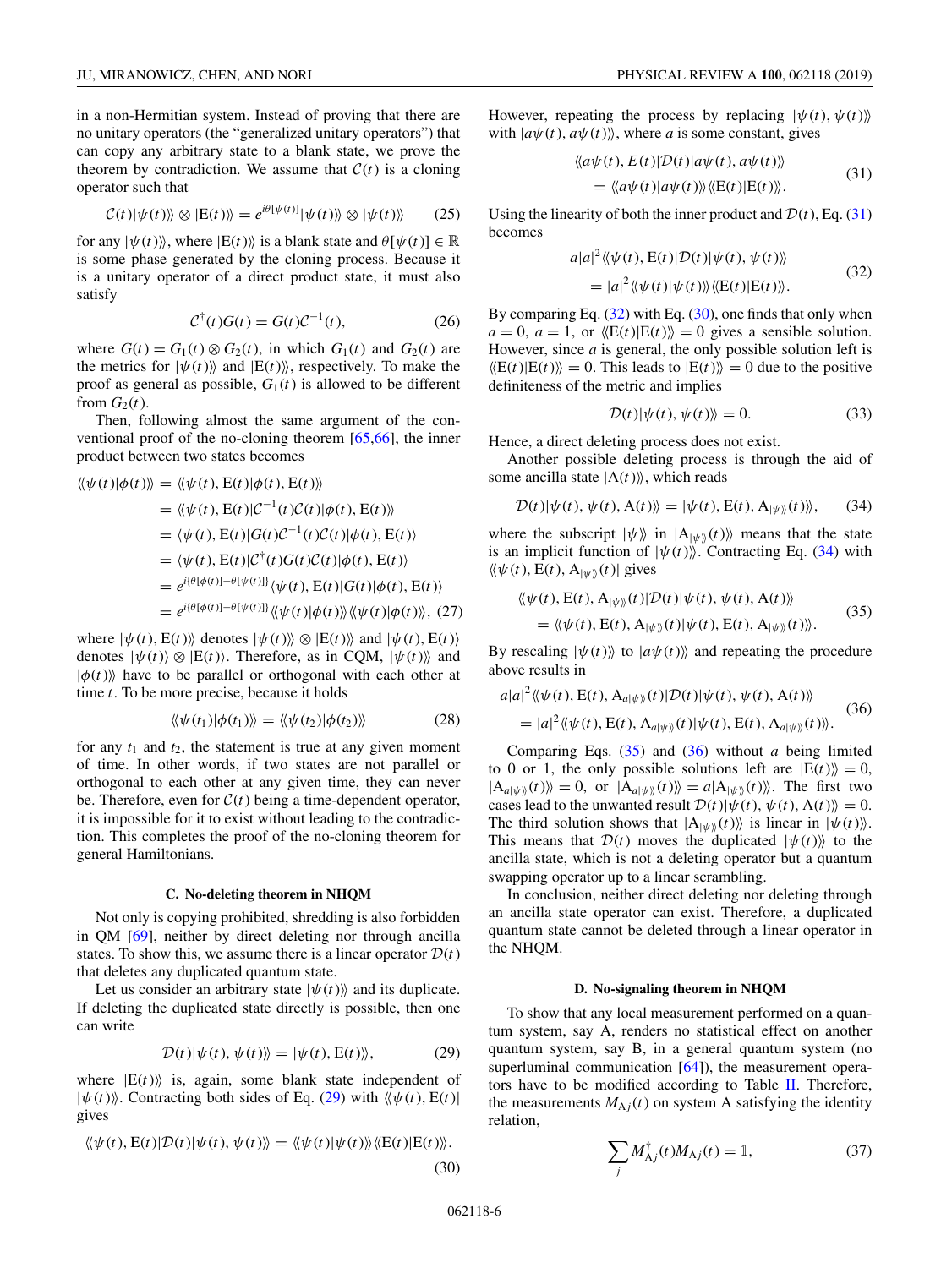<span id="page-6-0"></span>

| <b>Conventional operator</b>                             | <b>Generalized operator in NHQM</b>                        |  |  |  |
|----------------------------------------------------------|------------------------------------------------------------|--|--|--|
| Hermitian conjugate                                      | Adjoint                                                    |  |  |  |
| $O^{\dagger}(t)$                                         | $\mathcal{O}^\sharp = G^{-1}(t)\mathcal{O}^\dagger(t)G(t)$ |  |  |  |
| Hermitian                                                | Self-adjoint                                               |  |  |  |
| $Q^{\dagger}(t) = Q(t)$                                  | $\mathcal{O}^\dagger(t)G(t) = G(t)\mathcal{O}(t)$          |  |  |  |
| Unitary                                                  | Generalized unitary                                        |  |  |  |
| $U^{\dagger}(t)U(t)=\mathbb{1}$                          | $\mathcal{U}^{\dagger}(t)G(t)\mathcal{U}(t) = G(t)$        |  |  |  |
| Density matrix                                           | Generalized density matrix                                 |  |  |  |
| $\rho = \sum_i p_i  \psi_i(t)\rangle \langle \psi_i(t) $ | $\rho = \sum_i p_i  \psi_i(t)\rangle  \langle \psi_i(t) $  |  |  |  |

in the CQM have to be modified to

$$
\sum_{j} \mathcal{M}_{Aj}^{\sharp}(t) \mathcal{M}_{Aj}(t) = \mathbb{1}
$$
\n(38)

$$
\Rightarrow \sum_{j} \mathcal{M}_{Aj}^{\dagger}(t) G_{A}(t) \mathcal{M}_{Aj}(t) = G_{A}(t) \tag{39}
$$

for the measurements  $M_{A}$  *j*(*t*) in NHQM.

Let us consider a state

$$
\rho(t) = \sum_{i} p_i |\psi_i(t)\rangle\langle\langle\psi_i(t)| \tag{40}
$$

and assume a measurement on system A,  $\mathcal{M}_i(t) \equiv$  $\mathcal{M}_{\text{A}j}(t) \otimes \mathbb{1}_{\text{B}}$ . Then the reduced density matrix for system B becomes

$$
\rho'_{\mathbf{B}}(t) = \operatorname{tr}_{\mathbf{A}} \sum_{i,j} p_i |\widetilde{\mathcal{M}}_j(t) \psi_i(t) \rangle \langle \widetilde{\mathcal{M}}_j(t) \psi_i(t) |
$$
\n
$$
= \operatorname{tr}_{\mathbf{A}} \sum_{i,j} p_i |\widetilde{\mathcal{M}}_j(t) \psi_i(t) \rangle \langle \widetilde{\mathcal{M}}_j(t) \psi_i(t) | G(t)
$$
\n
$$
= \operatorname{tr}_{\mathbf{A}} \sum_{i,j} p_i \widetilde{\mathcal{M}}_j(t) |\psi_i(t) \rangle \langle \psi_i(t) | \widetilde{\mathcal{M}}_j^{\dagger}(t) G(t)
$$
\n
$$
= \operatorname{tr}_{\mathbf{A}} \sum_{i,j} p_i |\psi_i(t) \rangle \langle \psi_i(t) | \widetilde{\mathcal{M}}_j^{\dagger}(t) G(t) \widetilde{\mathcal{M}}_j(t)
$$
\n
$$
= \operatorname{tr}_{\mathbf{A}} \sum_{i} p_i |\psi_i(t) \rangle \langle \psi_i(t) | G(t)
$$
\n
$$
= \operatorname{tr}_{\mathbf{A}} \sum_{i} p_i |\psi_i(t) \rangle \langle \psi_i(t) | G(t)
$$
\n
$$
= \operatorname{tr}_{\mathbf{A}} \sum_{i} p_i |\psi_i(t) \rangle \langle \psi_i(t) | = \rho_{\mathbf{B}}(t), \tag{41}
$$

where  $G(t) = G_A(t) \otimes G_B(t)$ , with  $G_{A/B}(t)$  being the metric for system  $A/B$ . The fourth equality in Eq. (41) uses the cyclic property of the trace and the fifth equality utilizes Eq. (39), which renders

$$
\widetilde{\mathcal{M}}_j^{\dagger}(t)G(t)\widetilde{\mathcal{M}}_j(t)
$$
\n
$$
= [\mathcal{M}_{\mathrm{A}j}^{\dagger}(t) \otimes \mathbb{1}_{\mathrm{B}}][G_{\mathrm{A}}(t) \otimes G_{\mathrm{B}}(t)][\mathcal{M}_{\mathrm{A}j}(t) \otimes \mathbb{1}_{\mathrm{B}}]
$$
\n
$$
= [G_{\mathrm{A}}(t) \otimes G_{\mathrm{B}}(t)] = G(t). \tag{42}
$$

Equation (41) shows that the reduced density matrix  $\rho'_{B}(t)$ in system B is not affected by the local measurements performed on system A.

# **E. Entanglement invariance under local unitary transformation in NHQM**

One of the most exotic phenomena in QM, compared to classical ones, is entanglement. A good entanglement measure is a function quantifying the entanglement between two systems, which satisfies a number of conditions [\[86\]](#page-15-0). In particular, it should be invariant under local unitary transformations [\[88\]](#page-15-0). We discuss here the entanglement of formation [\[89\]](#page-15-0), which is closely related to the Wootters concurrence [\[90\]](#page-15-0), between systems A and B:

$$
E[\rho(t)] = \inf_{\{p_i, |\psi_i\rangle\} \triangleq \rho} \sum_i p_i E_{\text{P}}[|\psi_i(t)\rangle], \tag{43}
$$

where  $\{p_i, |\psi_i\rangle\} \triangleq \rho$  means a set of probabilities and pure states such that  $\rho(t) = \sum_i p_i |\psi_i(t)\rangle \langle \psi_i(t)|$ , and  $E_P$  is the entropy of entanglement for pure states defined as

$$
E_{\rm P}[\vert\psi(t)\rangle] = -\text{tr}[\rho_{\rm A}(t)\ln\rho_{\rm A}(t)] = -\text{tr}[\rho_{\rm B}(t)\ln\rho_{\rm B}(t)],\tag{44}
$$

where  $\rho_{A/B}(t) = \text{tr}_{B/A} |\psi(t)\rangle\langle\!\langle \psi(t)|\rangle$ . The second equality in Eq. (44) originates from the self-adjointness and semipositiveness of the GDM, which renders the eigenvalues to be real and non-negative.

By the symmetry of the entanglement of formation [Eq. (44)], without loss of generality, a unitary transformation  $U_A(t)$  is assumed to act on system A that leads to

$$
\rho_{A}^{(\mathcal{U})}(t) = \text{tr}_{B}[\mathcal{U}(t)\psi(t)]\mathcal{U}(t)\psi(t)]
$$
\n
$$
= \text{tr}_{B}[\mathcal{U}(t)|\psi(t)]\mathcal{U}^{(t)}[\mathcal{U}^{-1}(t)]
$$
\n
$$
= \mathcal{U}(t)\text{tr}_{B}[\psi(t)]\mathcal{U}^{(t)}[\mathcal{U}^{-1}(t)]
$$
\n
$$
= \mathcal{U}_{A}(t)\rho_{A}(t)\mathcal{U}_{A}^{-1}(t), \qquad (45)
$$

where  $U(t) = U_A(t) \otimes 1_B$ . Using Eq. (45), the entropy of entanglement becomes

$$
E_{\rm P}[\mathcal{U}(t)\psi(t)]
$$
  
=  $-\text{tr}[\rho_{\rm A}^{(\mathcal{U})}(t)\ln \rho_{\rm A}^{(\mathcal{U})}(t)]$   
=  $-\text{tr}\{\mathcal{U}_{\rm A}(t)\rho_{\rm A}(t)\mathcal{U}_{\rm A}^{-1}(t)\ln [\mathcal{U}_{\rm A}(t)\rho_{\rm A}(t)\mathcal{U}_{\rm A}^{-1}(t)]\}$   
=  $-\text{tr}\{\mathcal{U}_{\rm A}(t)\rho_{\rm A}(t)\ln [\rho_{\rm A}(t)]\mathcal{U}_{\rm A}^{-1}(t)\}$   
=  $-\text{tr}\{\rho_{\rm A}(t)\ln [\rho_{\rm A}(t)]\} = E_{\rm P}[\psi(t)]$ . (46)

A direct consequence of Eq. (46) is that

$$
E[\mathcal{U}(t)\rho(t)\mathcal{U}^{-1}(t)] \inf_{\{p_i, |\mathcal{U}\psi_i\rangle\} \triangleq \mathcal{U}} \sum_{i} p_i E_{\text{P}}[|\mathcal{U}(t)\psi_i(t)\rangle] = \inf_{\{p_i, |\psi_i(t)\rangle\} \triangleq \rho} \sum_{i} p_i E_{\text{P}}[|\mathcal{U}(t)\psi_i(t)\rangle] = \inf_{\{p_i, |\psi_i(t)\rangle\} \triangleq \rho} \sum_{i} p_i E_{\text{P}}[|\psi_i(t)\rangle] = E[\rho(t)], \tag{47}
$$

where U can be either  $U_A \otimes \mathbb{1}_B$  or  $\mathbb{1}_A \otimes \mathbb{1}_B$ . In other words, Eq. (47) confirms that the entanglement of formation is invariant under a local unitary transformation also in NHQM.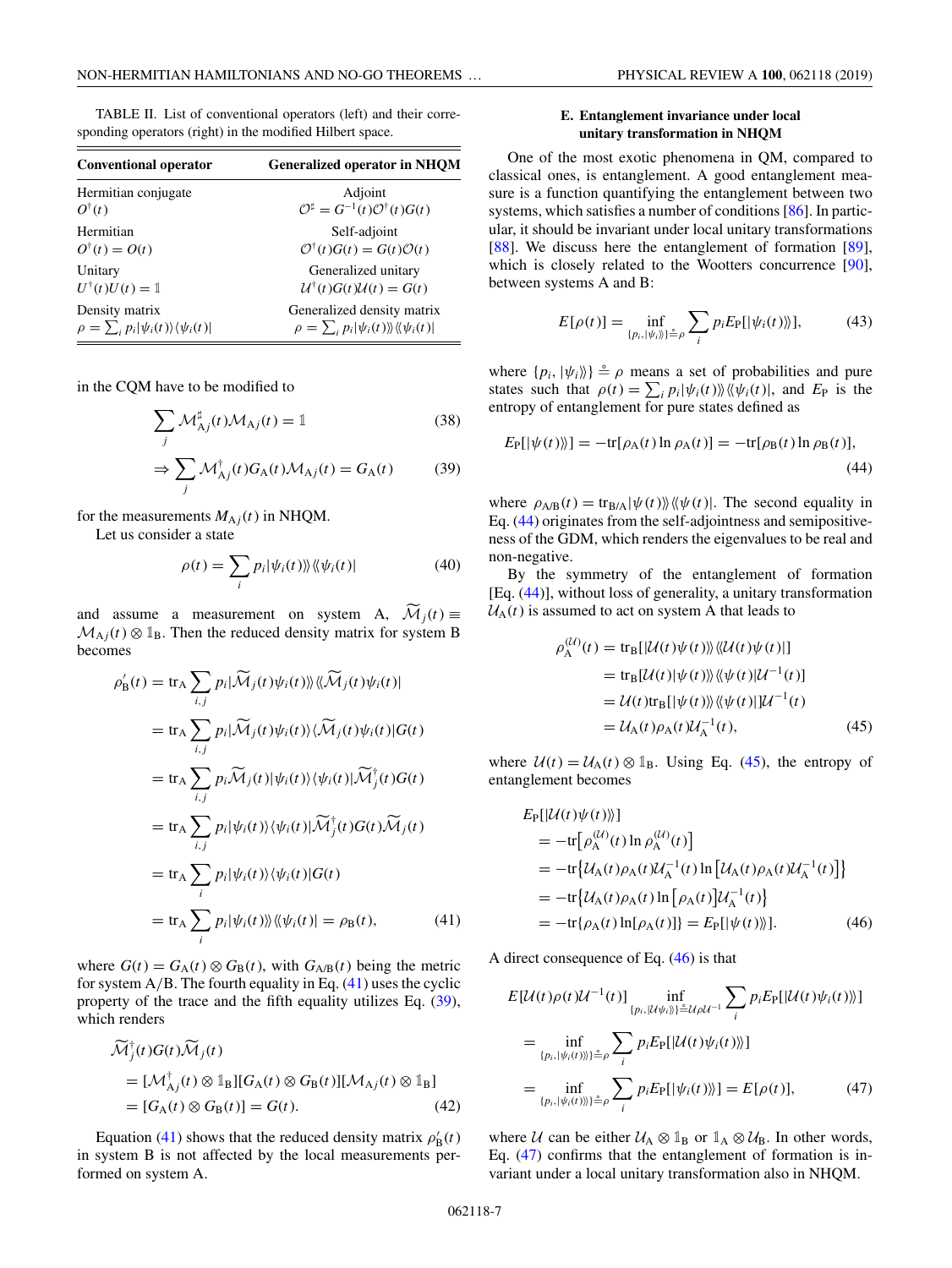# **F. No entanglement increasing under local operations in NHQM**

It is known that it is impossible to increase the entanglement between two systems by performing any local operation [\[91\]](#page-15-0). This can be shown in NHQM by considering the entanglement of formation of an arbitrary density matrix in Eq. [\(43\)](#page-6-0). Assuming  $\{\tilde{p}_i, |\psi_i(t)\rangle\}$  is the set such that

$$
\rho(t) = \sum_{i} \widetilde{p}_{i} |\widetilde{\psi}_{i}(t)\rangle\langle\langle \widetilde{\psi}_{i}(t)| \tag{48}
$$

and

$$
E[\rho(t)] = \sum_{i} \widetilde{p}_{i} E_{\text{P}}[|\widetilde{\psi}_{i}(t)\rangle], \tag{49}
$$

after performing local operations, the density matrix  $\rho(t)$ becomes

$$
\rho'(t) = \sum_{j} \mathcal{M}_{j}\rho(t)G^{-1}(t)\mathcal{M}_{j}^{\dagger}G(t). \tag{50}
$$

Without loss of generality, assuming that measurements M*<sup>j</sup>* are only performed on the system B, i.e.,  $\mathcal{M}_j = \mathbb{1}_A \otimes M_{Bj}$ . Thus,

$$
| [ij](t) \rangle \rangle = \frac{1}{\sqrt{p_{[ij]}}} | \mathcal{M}_j \widetilde{\psi}_i(t) \rangle \rangle, \tag{51}
$$

where

$$
p_{[ij]} = \langle \langle \mathcal{M}_j \widetilde{\psi}_i(t) | \mathcal{M}_j \widetilde{\psi}_i(t) \rangle \rangle, \tag{52}
$$

is still a pure state. In other words,  $\{\tilde{p}_i p_{[ij]}, |[ij](t)\rangle\}$  is a set of pure states such that

$$
\rho'(t) = \sum_{ij} \widetilde{p}_i p_{[ij]} |[ij](t) \rangle \langle [ij](t)|. \tag{53}
$$

The entropy of this density matrix is

$$
E(\rho') = \inf_{\{p'_i, |\psi'_i\rangle\} \triangleq \rho'} \sum_i p'_i E_{\text{P}}[|\psi'_i(t)\rangle] \n\leq \sum_{i,j} \widetilde{p}_i p_{[ij]} E_{\text{P}}([[ij](t))\n\leq \sum_i \widetilde{p}_i E_{\text{P}} \left[ \sum_j \sqrt{p_{[ij]}} |[ij](t)\rangle \right] \n= \sum_i \widetilde{p}_i E_{\text{P}}[|\widetilde{\psi}_i(t)\rangle] = E[\rho(t)], \tag{54}
$$

where the first inequality comes from the definition of infimum, and the second comes from the concavity of the von Neumann entropy. The other relations in Eq. (54) result from

$$
\begin{aligned} \operatorname{tr}_{B} \sum_{j} p_{[ij]} |[ij](t) \rangle \langle \langle [ij](t) | \\ &= \operatorname{tr}_{B} \sum_{j} |\mathcal{M}_{j} \widetilde{\psi}_{i}(t) \rangle \langle \langle \mathcal{M}_{j} \widetilde{\psi}_{i}(t) | \\ &= \operatorname{tr}_{B} \sum_{j} \mathcal{M}_{j} | \widetilde{\psi}_{i}(t) \rangle \langle \langle \widetilde{\psi}_{i}(t) | G^{-1}(t) \mathcal{M}_{j}^{\dagger} G(t) | \end{aligned}
$$

$$
= \operatorname{tr}_{B} \sum_{j} |\widetilde{\psi}_{i}(t)\rangle \langle \langle \widetilde{\psi}_{i}(t)|G^{-1}(t)\mathcal{M}_{j}^{\dagger}G(t)\mathcal{M}_{j}
$$

$$
= \operatorname{tr}_{B} |\widetilde{\psi}_{i}(t)\rangle \langle \langle \widetilde{\psi}_{i}(t)|, \qquad (55)
$$

so that

$$
E_{P}\left[\sum_{j} \sqrt{p_{[ij]}} |[ij](t)\rangle\right]
$$
  
= 
$$
-tr\left\{\left[t_{B} \sum_{j} p_{[ij]} |[ij](t)\rangle\langle\langle [ij](t)|\right]\right\}
$$
  

$$
\cdot \ln \left[t_{B} \sum_{j} p_{[ij]} |[ij](t)\rangle\langle\langle [ij](t)|\right]\right\}
$$
  
= 
$$
-tr\{[tr_{B}|\widetilde{\psi}_{i}(t)\rangle\langle\langle\widetilde{\psi}_{i}(t)|] \cdot \ln[tr_{B}|\widetilde{\psi}_{i}(t)\rangle\langle\langle\widetilde{\psi}_{i}(t)|]\}
$$
  
= 
$$
E_{P}[|\widetilde{\psi}_{i}(t)\rangle\rangle].
$$
 (56)

Therefore, inequalities in Eq. (54) show that the entropy of formation under local operations cannot be greater than the original one in NHQM.

#### **V. CONCLUSION**

The notion of probability in finite-dimensional QM is closely related to the corresponding inner product. The total probability of a system should add up to unity. Any changes to the total probability of a system do not make any sense. The generalized or metricized inner product in finite-dimensional NHQM preserves the idea of the probability conservation by borrowing the concepts from fiber bundles. In this paper, the representation of quantum states are taken to be vectors as usual. Dual states (i.e., covectors), on the other hand, besides taking Hermitian conjugation, are corrected by a "metric operator" so that they become  $\langle \psi(t) | G(t) \rangle$ . A few instructive examples, showing how to effectively calculate the metric, are given in Appendix [A.](#page-8-0)

With this metric, some original definition of the operators lose their physical meaning. Hence, many studies that claimed that some of the no-go theorems are violated in non-Hermitian quantum systems might be a false alarm due to the use of the conventional definition. The generalized definitions of many related operators are discussed and derived in this paper. Note that Refs. [\[41,42\]](#page-14-0) include the proofs of only the no-signaling theorem, or more precisely, the proofs that the apparent violation of the no-signaling theorem described in [\[38\]](#page-14-0) does not hold. We emphasize that our proof of the no-signaling theorem is simpler and more general, because it is valid even for non- $PT$ -symmetric non-Hermitian finite-dimensional systems. More importantly, we have also proved the other five no-go theorems, as listed in Table [III,](#page-8-0) which are of fundamental importance for quantum information processing.

We stress that our paper is devoted to the no-go theorems in the fully quantum regime of NHQM. Otherwise, in the semiclassical and classical regimes of NHQM, there is, e.g., no quantum entanglement (no-signaling, no increase of quantum entanglement by local operations, and the invariance of entanglement under local  $PT$ -symmetric unitaries) and, moreover,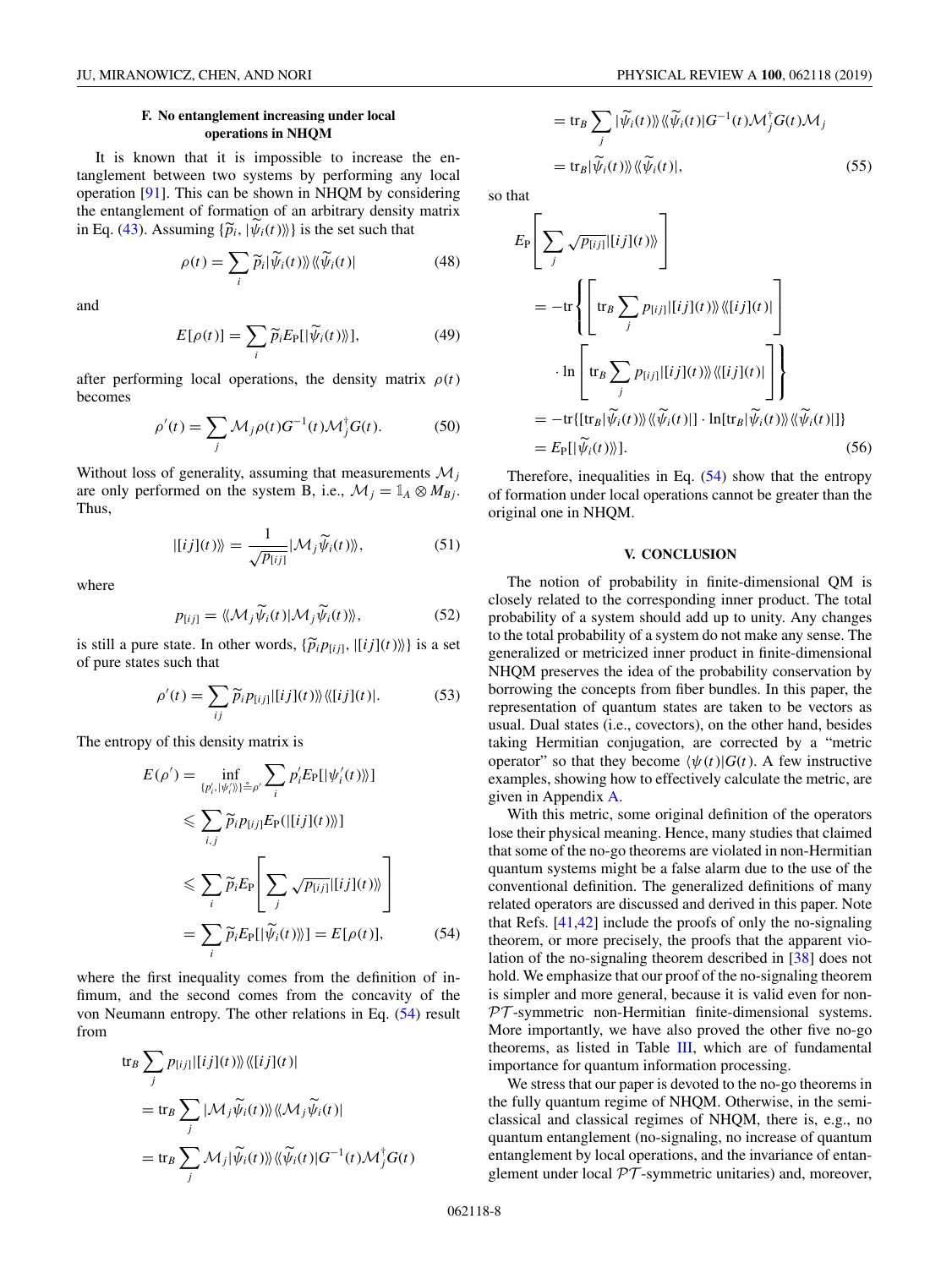|  |  |  | TABLE III. List of no-go theorems in quantum information and their brief descriptions. |
|--|--|--|----------------------------------------------------------------------------------------|
|  |  |  |                                                                                        |

<span id="page-8-0"></span>

| No-go theorem                                                           | Description                                                              |  |  |  |  |
|-------------------------------------------------------------------------|--------------------------------------------------------------------------|--|--|--|--|
| No signaling                                                            | Information cannot be transferred using an entangled state alone.        |  |  |  |  |
| No cloning                                                              | Duplicating an arbitrary state is impossible.                            |  |  |  |  |
| No deleting                                                             | Erasing an arbitrary state is impossible.                                |  |  |  |  |
| No perfect discrimination of nonorthogonal states                       | Arbitrary nonorthogonal states cannot be distinguished perfectly.        |  |  |  |  |
| No increase of quantum entanglement by local<br>operations              | Local operations cannot strengthen the entanglement between two parties. |  |  |  |  |
| The invariance of entanglement under local<br>$PT$ -symmetric unitaries | Entanglement is invariant under local unitary transformations.           |  |  |  |  |

perfect cloning, perfect deleting, and perfect discrimination of nonorthogonal classical states are allowed. Although how far this formalism can reach is an open question, with these definitions, many of the no-go theorems in quantum information, including no-cloning, no-deleting, along with a few others, are proven to be valid in finite-dimensional NHQM systems, including the well-known CPT systems, pseudo-Hermitian systems, and those where BQM is valid. Therefore, NHQM can still be a candidate for a fundamental physics theory.

# **ACKNOWLEDGMENTS**

We thank Prof. Dorje Brody and Prof. Max Lein for their useful comments on the first version of our manuscript. C.Y.J. and G.Y.C. are supported partially by the National Center for Theoretical Sciences and Ministry of Science and Technology, Taiwan, through Grant No. MOST 108-2112- M-005-005. F.N. is supported in part by the MURI Center for Dynamic Magneto-Optics via the Air Force Office of Scientific Research (AFOSR) (Grant No. FA9550-14-1- 0040), Army Research Office (ARO) (Grant No. W911NF-18-1-0358), Asian Office of Aerospace Research and Development (AOARD) (Grant No. FA2386-18-1-4045), Japan Science and Technology Agency (JST) (Q-LEAP program and CREST Grant No. JPMJCR1676), Japan Society for the Promotion of Science (JSPS) (JSPS-RFBR Grant No. 17-52- 50023, and JSPS-FWO Grant No. VS.059.18N), the RIKEN-AIST Challenge Research Fund, the Foundational Questions Institute (FQXi), and the NTT PHI Laboratory.

### **APPENDIX A: EXAMPLES**

For pedagogical purposes we give in this Appendix a few simple but important examples. The readers are also referred to various instructive examples presented in the existing correct formulations of the NHQM theory. These include the mathematics-oriented Ref. [\[18\]](#page-13-0) and the more physics-oriented Ref. [\[17\]](#page-13-0), as well as a recent monograph [\[20\]](#page-13-0).

This part begins with a trivial check by showing that the conventional inner product can be reproduced using the metricized inner product. Then a seemingly trivial non-Hermitian case is discussed. The solution to this case might be trivial; however, it shows some important physical insights of this inner product. Last but not least, some methods for finding the metric for a simple  $PT$ -symmetric Hamiltonian are demonstrated. The Hamiltonian is easy to work with and shows all different aspects of the inner product.

#### **1. Hermitian Hamiltonian**

It is not hard to see that the conventional inner product for NHQM is a special case of the inner product with  $G(t) = 1$ . To see if  $G(t) = 1$  is a proper metric, it must satisfy all the requirements stated in Sec. [II.](#page-1-0) First,  $\mathbb 1$  is obviously Hermitian and positive definite. Second,  $G(t) = 1$  is indeed a trivial solution to Eq. [\(4\)](#page-2-0) since  $H = H^{\dagger}$ . This means that the NHQM inner product of a Hermitian Hamiltonian can be

$$
\langle \langle \psi_1(t) | \psi_2(t) \rangle \rangle = \langle \psi_1(t) | 1 | \psi_2(t) \rangle = \langle \psi_1(t) | \psi_2(t) \rangle. \quad (A1)
$$

It is not surprising that the inner product for CQM is then recovered.

# **2. A trivial non-Hermitian Hamiltonian**

The next example is a NHQM Hamiltonian of a onedimensional quantum space, namely,

$$
H = \omega - i\frac{\Gamma}{2}.
$$
 (A2)

The most general Hermitian and positive-definite solution to Eq. [\(4\)](#page-2-0) in this case is

$$
G(t) = G_0 \exp(t\Gamma) \tag{A3}
$$

with  $G_0 > 0$ . Although this example seems mathematically trivial, it is actually nontrivial for further understanding the underlying physics concept. For example, Eq. (A3) is an unbounded operator which is usually discarded due to physical constraints (i.e., no infinities allowed) and, therefore, there is no solution to Eq. [\(4\)](#page-2-0) with this Hamiltonian (or at least the domain of *t* has to be carefully chosen so that the solution is bounded in the region). Furthermore, the most general state for this Hamiltonian is

$$
|\psi(t)\rangle = \psi_0 \exp\left(-it\omega - t\frac{\Gamma}{2}\right), \tag{A4}
$$

which also seems to suffer from the unboundedness. However, neither  $G(t)$  nor  $|\psi(t)\rangle$  alone is physical, so that  $G(t)$  and  $|\psi(t)\rangle$  are not necessarily bounded. But when it comes to the inner product, not only it is bounded but remains a constant in time, namely,

$$
\langle \langle \psi(t) | \psi(t) \rangle \rangle = (\overline{\psi_0} e^{it\omega - t\Gamma/2}) (G_0 e^{t\Gamma}) (\psi_0 e^{-it\omega - t\Gamma/2})
$$
  
= 
$$
|\psi_0|^2 G_0 = \langle \langle \psi(0) | \psi(0) \rangle \rangle.
$$
 (A5)

Consequently, once the norm squared is normalized at some time, it stays normalized at any time. One might be expecting the "probability" to decay, but there is only one state that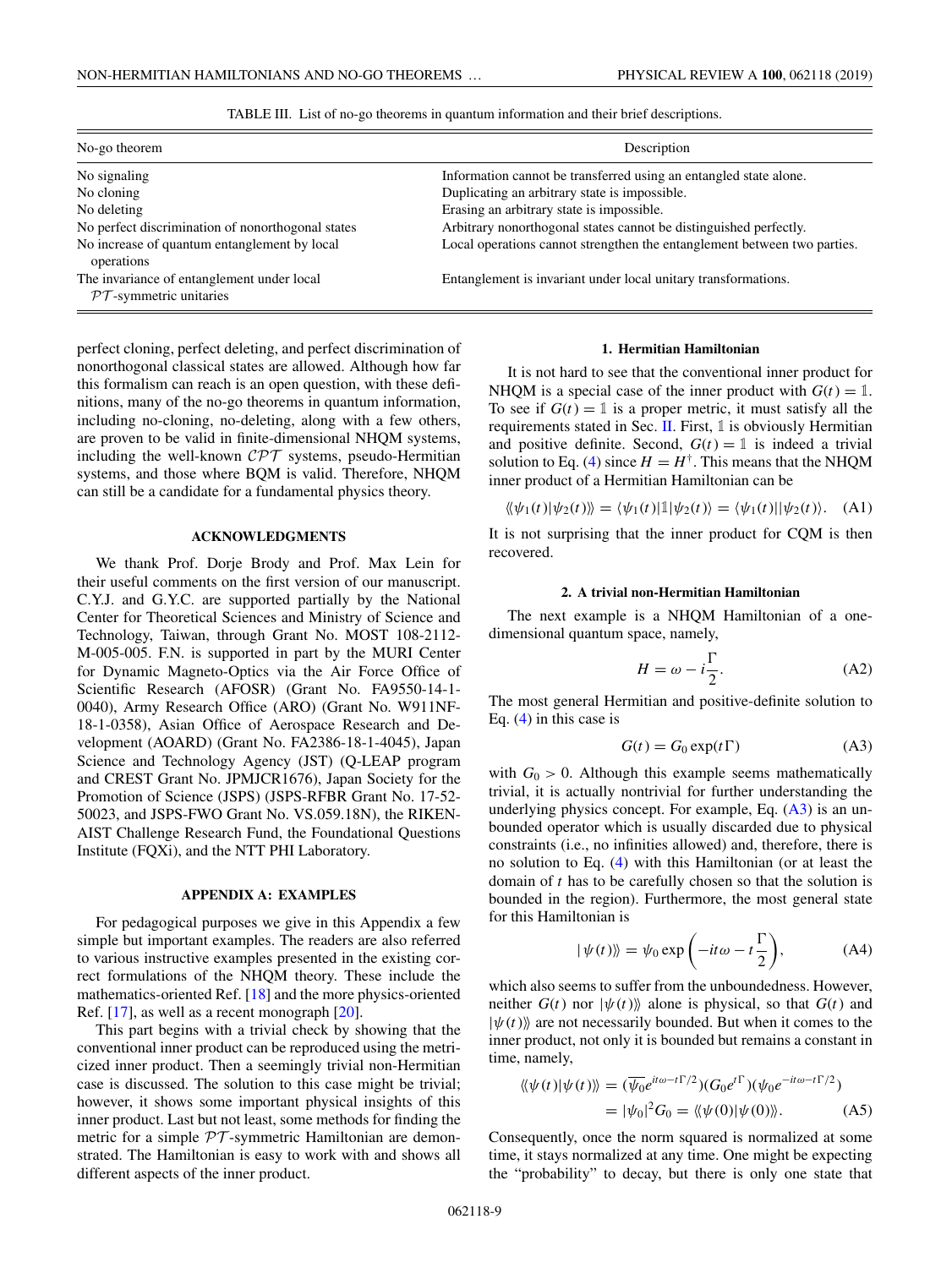<span id="page-9-0"></span>can be measured in the system; hence, the probability of measuring that state at every instant should be 100%. To find this "decay," the state has to be compared with the "past" state.

# **3.** *PT* **-symmetric Hamiltonian**

Our example is a two-dimensional quantum space with an interacting  $PT$ -symmetric Hamiltonian. This example is simple but conceptually rich and interesting since it shows almost all kinds of time dependences of the metric (from constant, oscillating, polynomial, to exponential growth or decay). A Hamiltonian of this kind was first given in [\[48\]](#page-14-0)

$$
H = \begin{pmatrix} re^{i\theta} & s \\ s & re^{-i\theta} \end{pmatrix},
$$
 (A6)

with *r*,  $\theta$ ,  $s \in \mathbb{R}$ , and  $s \neq 0$ .

A quick inspection of this Hamiltonian shows that it becomes nondiagonalizable when  $s^2 = r^2 \sin \theta$ , and, as will be discussed shortly, only when  $s^2 > r^2 \sin^2 \theta$  does it allow a constant metric. Therefore, the metric has to be separately discussed in three different situations, namely,  $s^2 > r^2 \sin^2 \theta$ ,  $s^2 < r^2 \sin^2 \theta$ , and  $s^2 = r^2 \sin^2 \theta$ , which correspond to the  $PT$ -unbroken region,  $PT$ -broken region, and an exceptional point, respectively. Note that the Hamiltonian is continuous in all the parameters.

There are many ways to find the metric,

$$
G(t) = \begin{pmatrix} g_{11}(t) & g_{12}(t) \\ g_{21}(t) & g_{22}(t) \end{pmatrix};
$$
 (A7)

for comparison, and two methods are used in this Appendix: a brute-force method and a method based on the generalizedcompleteness-relation method, given by Eq. [\(10\)](#page-2-0). The bruteforce method corresponds to solving Eq. [\(4\)](#page-2-0) directly and finding the relations between the undetermined coefficients. This method gives the most general metric, but it is sometimes really hard to effectively apply it. The generalizedcompleteness-relation method is slightly less general, but it shows some important physical features of the metric.

### *a. PT unbroken region*

We first deal with the case for  $s^2 > r^2 \sin^2 \theta$ . It will be shown shortly that the Hamiltonian in Eq. (A6) indeed allows a constant metric in the region. As the first nontrivial example, our discussion will be in slightly more detail.

*(a) Brute-force method*

The general solutions to Eq. [\(4\)](#page-2-0) with the Hamiltonian given in Eq.  $(A6)$  is

$$
g_{11}(t) = -C_{+}e^{i\phi_{+}(t)} + C_{-}e^{-i\phi_{+}(t)} + C_{1},
$$
  
\n
$$
g_{22}(t) = C_{+}e^{i\phi_{-}(t)} - C_{-}e^{-i\phi_{-}(t)} + C_{1},
$$
  
\n
$$
g_{12}(t) = C_{2} - C_{+}e^{i\phi_{0}(t)} - C_{-}e^{-i\phi_{0}(t)} - iC_{1}\sin\alpha,
$$
  
\n
$$
g_{21}(t) = 2C_{2} - g_{12}(t),
$$
\n(A8)

where

$$
\sin \alpha \equiv \frac{r}{s} \sin \theta, \tag{A9}
$$

$$
\phi_{\pm}(t) \equiv \phi_0(t) \pm \alpha, \qquad (A10)
$$

$$
\phi_0(t) \equiv 2ts \cos \alpha, \tag{A11}
$$

and  $C_{\pm,1,2} \in \mathbb{C}$  are undetermined constants. The Hermiticity of the metric simplifies the components to

$$
g_{11}(t) = -A\cos\phi_{+}(t) + B\sin\phi_{+}(t) + C,
$$
  
\n
$$
g_{22}(t) = A\cos\phi_{-}(t) - B\sin\phi_{-}(t) + C,
$$
  
\n
$$
g_{12}(t) = D - i[A\sin\phi_{0}(t) + B\cos\phi_{0}(t) + C\sin\alpha],
$$
  
\n
$$
g_{21}(t) = g_{12}^{*}(t),
$$
\n(A12)

where *A*, *B*, *C*, *D*  $\in \mathbb{R}$ . Finally, it can be shown that the positivity of the metric requires  $C > \sqrt{A^2 + B^2}$  and  $(C^2 - A^2 - B^2) \cos^2 \alpha > D^2$ .

One can easily find that when  $A = B = 0$ ,  $G(t)$  becomes a constant metric. Furthermore, Bender's inner product can be reproduced by setting *A*, *B*, *D* to zero and  $C = 1/\cos \alpha$ , which results in

$$
G(t) = \frac{1}{\cos \alpha} \begin{pmatrix} 1 & -i \sin \alpha \\ i \sin \alpha & 1 \end{pmatrix}.
$$
 (A13)

*(b) Method based on the generalized completeness relation* The completeness relation in CQM is  $\sum_{n} |n\rangle\langle n| = 1$ , where the kets  $|n\rangle$  form a complete set of bases. But in a non-Hermitian system, this relation has to be generalized to

$$
\sum_{n} |n(t)\rangle\langle\langle n(t)| = 1 \tag{A14}
$$

$$
\Rightarrow \sum_{n} |n(t)\rangle \langle n(t)| G(t) = 1. \tag{A15}
$$

Note that the time dependence is shown explicitly in the generalized completeness relation. In fact, the time dependence cancels out directly in the conventional relation and so does the non-Hermitian case. This relation allows one to find a metric including its time dependence. Two different choices of complete sets of bases are worked out in the following.

*(i) Standard choice.* Since the Hamiltonian in Eq. (A6) is diagonalizable in this region, the eigenvectors form a complete basis set. These eigenvectors can be used as the bases at  $t = 0$ :

$$
|\mathbf{1}(0)\rangle = a \begin{pmatrix} e^{i\alpha/2} \\ e^{-i\alpha/2} \end{pmatrix} \text{ and } |\mathbf{2}(0)\rangle = b \begin{pmatrix} e^{-i\alpha/2} \\ -e^{i\alpha/2} \end{pmatrix}, \quad \text{(A16)}
$$

where  $\cos \alpha = \sqrt{1 - (\frac{r}{s})^2 \sin^2 \theta}$ . The time evolutions of these vectors are

$$
|\mathbf{1}(t)\rangle = a \exp(-i\lambda_{+}t) \begin{pmatrix} e^{i\alpha/2} \\ e^{-i\alpha/2} \end{pmatrix},
$$

$$
|\mathbf{2}(t)\rangle = b \exp(-i\lambda_{-}t) \begin{pmatrix} e^{-i\alpha/2} \\ -e^{i\alpha/2} \end{pmatrix},
$$
(A17)

where  $\lambda_{\pm} = \sqrt{r^2 - s^2 \sin^2 \alpha} \pm s \cos \alpha$ . The generalized completeness relation becomes

$$
\begin{aligned} \mathbb{1} &= \left[ |1(t)\rangle \langle 1(t)| + |2(t)\rangle \langle 2(t)| \right] G(t) \\ \Rightarrow G(t) &= \left[ |1(t)\rangle \langle 1(t)| + |2(t)\rangle \langle 2(t)| \right]^{-1}, \end{aligned} \tag{A18}
$$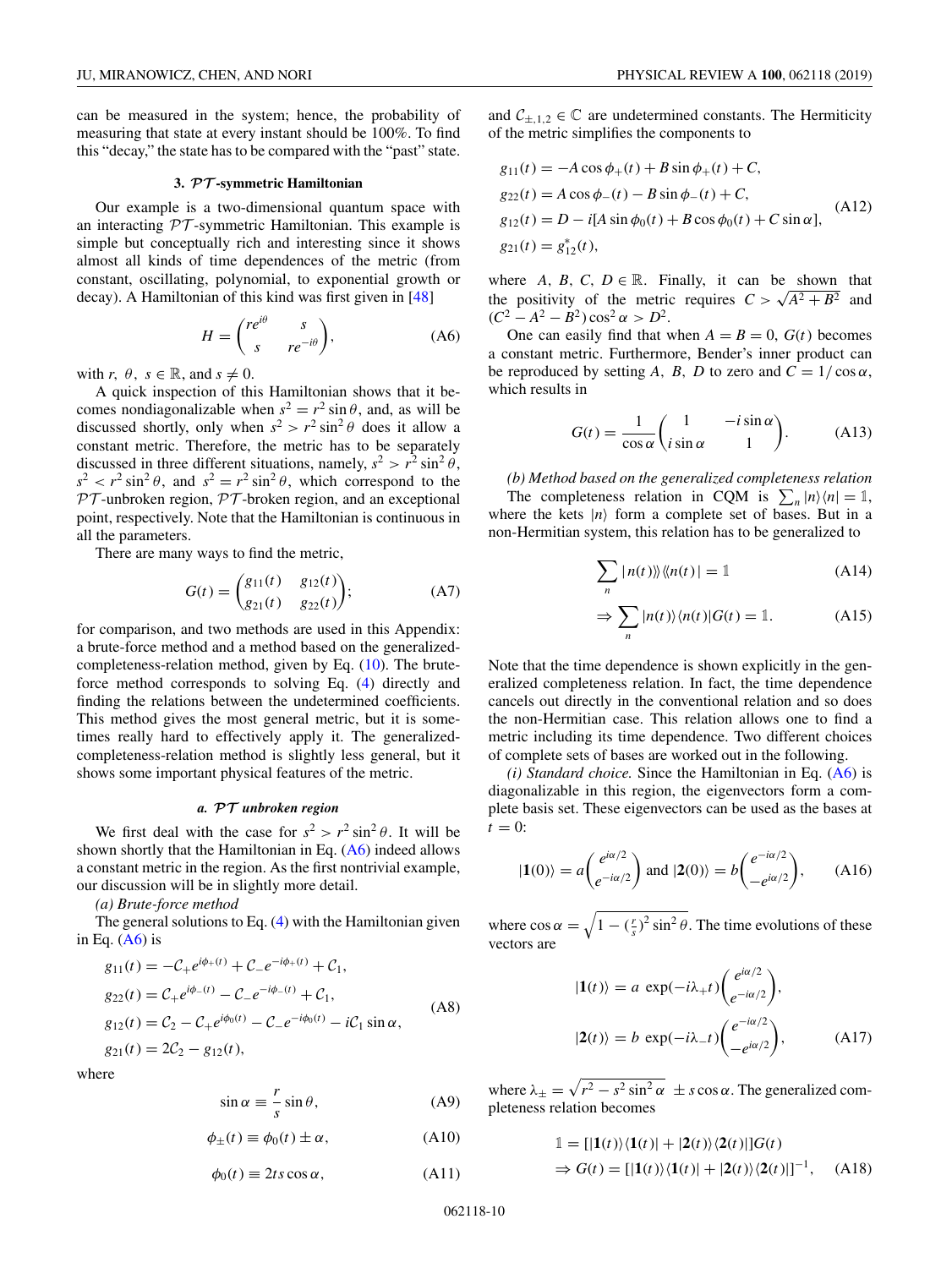where

$$
G(t) = \begin{pmatrix} C_+ & iC_+ \sin \alpha + C_- \cos \alpha \\ -iC_+ \sin \alpha + C_- \cos \alpha & C_+ \end{pmatrix}^{-1},
$$
\n(A19)

with  $C_{\pm} = |a|^2 \pm |b|^2$ . The metric can be read out from the above equation:

$$
G(t) = \begin{pmatrix} \widetilde{A}_{+} & -i\widetilde{A}_{+}\sin\alpha + \widetilde{A}_{-} \\ i\widetilde{A}_{+}\sin\alpha + \widetilde{A}_{-} & \widetilde{A}_{+} \end{pmatrix}, \quad (A20)
$$

where

$$
\widetilde{A}_{\pm} = \frac{|b|^2 \pm |a|^2}{2(|a|^4 + |b|^4)\cos^2 \alpha}.
$$
 (A21)

Not only does this method recover the time-independent *G*(*t*) that was found using the brute-force method, but it also satisfies the constraints on these coefficients.

The proportional constants of the eigenvectors are chosen The proportional constants of the eigenvectors are chosen<br>to be  $a = 1/\sqrt{2} \cos \alpha$  and  $b = ia$  in [\[16\]](#page-13-0). This indeed leads to

$$
G(t) = \frac{1}{\cos \alpha} \begin{pmatrix} 1 & -i \sin \alpha \\ i \sin \alpha & 1 \end{pmatrix}
$$
 (A22)

provided in [\[16\]](#page-13-0).

*(ii) Instantaneously diagonal choice.* In the standard choice, it is obvious that the coefficients in the constant metric, given in Eq.  $(A20)$ , could be altered by rescaling the bases. However, the metric found by the brute-force method can have time dependence, which cannot be reconstructed using the eigenvectors of the Hamiltonian as bases. It is mentioned in Sec. [II](#page-1-0) that different metrics *G*(*t*) correspond to different choices of bases. Therefore, another set of bases can be introduced such that the metric has no off-diagonal parts at  $t = 0$  and the bases are chosen to be

$$
|\mathbf{1}(0)\rangle = \begin{pmatrix} c \\ 0 \end{pmatrix} \text{ and } |\mathbf{2}(0)\rangle = \begin{pmatrix} 0 \\ d \end{pmatrix}.
$$
 (A23)

The time evolution of the bases are

$$
|1(t)\rangle = \frac{ce^{-i\gamma t}}{\cos \alpha} \begin{pmatrix} \cos(ts \cos \alpha - \alpha) \\ -i \sin(ts \cos \alpha) \end{pmatrix},
$$
  

$$
|2(t)\rangle = \frac{de^{-i\gamma t}}{\cos \alpha} \begin{pmatrix} -i \sin(ts \cos \alpha) \\ \cos(ts \cos \alpha + \alpha) \end{pmatrix},
$$
 (A24)

where  $\cos \alpha = \sqrt{1 - (\frac{r}{s})^2 \sin^2 \theta}$  and  $\gamma = \sqrt{r^2 - s^2 \sin^2 \alpha}$ . Using Eq.  $(10)$ , the components of  $G(t)$  are found to be

$$
g_{11}(t) = -A'_{-} \cos \phi_{+}(t) + B' \sin \phi_{+}(t) + A'_{+},
$$
  
\n
$$
g_{22}(t) = A'_{-} \cos \phi_{-}(t) - B' \sin \phi_{-}(t) + A'_{+},
$$
  
\n
$$
g_{12}(t) = -i(A'_{-} \sin \phi_{0}(t) + B' \cos \phi_{0}(t) + A'_{+} \sin \alpha),
$$
  
\n
$$
g_{21}(t) = g_{12}^{*}(t),
$$
\n(A25)

where

$$
\phi_{\pm}(t) \equiv \phi_0(t) \pm \alpha, \qquad (A26)
$$

$$
\phi_0(t) \equiv 2ts \cos \alpha, \qquad (A27)
$$

$$
A'_{\pm} = \frac{|a|^2 \pm |b|^2}{2|ab|^2 \cos \alpha},
$$
 (A28)

and

$$
B' = -A_+ \tan \alpha. \tag{A29}
$$

The relations between  $A'_{\pm}$  and  $B'$  indeed satisfy the constraints found by the brute-force method. Since in this case  $B'$  never vanishes for  $\alpha \neq 0$  (the non-Hermitian case), the metric has to be time dependent. Setting  $a = 1 = b$ , the metric is 1 at  $t = 0$ ; however, the off-diagonal parts appear as time evolves.

# *b. PT -broken region*

We now proceed to the case for  $s^2 < r^2 \sin \theta$ . Using the brute-force method, the components of  $G(t)$  are found to be

$$
g_{11}(t) = -\widetilde{A}_{+}\Lambda_{-}e^{2\lambda t} + \widetilde{A}_{-}\Lambda_{+}e^{-2\lambda t} + \widetilde{B},
$$
  
\n
$$
g_{22}(t) = \widetilde{A}_{+}\Lambda_{+}e^{2\lambda t} - \widetilde{A}_{-}\Lambda_{-}e^{-2\lambda t} + \widetilde{B},
$$
  
\n
$$
g_{12}(t) = -i\left(\widetilde{A}_{+}e^{2\lambda t} + \widetilde{A}_{-}e^{-2\lambda t} + \widetilde{B}_{-}^{\mathcal{F}}\sin\theta\right) + \widetilde{C},
$$
  
\n
$$
g_{21}(t) = g_{12}^{*}(t),
$$
\n(A30)

where  $\lambda = \sqrt{r^2 \sin^2 \theta - s^2}$  and  $\Lambda_{\pm} = \frac{\lambda}{s} \pm \frac{r}{s} \sin \theta$ . The Hermiticity and positive-definiteness of  $G(t)$  restrict the coefficients to obey  $\widetilde{\mathcal{A}}_{\pm} \frac{r}{s} \sin \theta > 0$ ,  $\widetilde{\mathcal{B}} > -( \widetilde{\mathcal{A}}_+ + \widetilde{\mathcal{A}}_-)sgn(\frac{r}{s} \sin \theta)$ ,  $\widetilde{\mathcal{C}} \in \mathbb{R}$ , and  $(4\widetilde{\mathcal{A}}_+\widetilde{\mathcal{A}}_- - \widetilde{\mathcal{B}}^2)\lambda^2 > \widetilde{\mathcal{C}}^2s^2$ . In other words, the metric has to be time dependent.

Next, the generalized-completeness-relation method is used to find the corresponding metric. The bases are chosen to be the eigenvectors of the Hamiltonian:

$$
|\mathbf{1}(t)\rangle = a \exp(-itr \cos \theta + t\lambda) \begin{pmatrix} s \\ -i(r \sin \theta - \lambda) \end{pmatrix},
$$
  

$$
|\mathbf{2}(t)\rangle = b \exp(-itr \cos \theta - t\lambda) \begin{pmatrix} i(r \sin \theta - \lambda) \\ s \end{pmatrix},
$$
 (A31)

where  $\lambda$  is defined above.

Solving Eq.  $(10)$ , the components of  $G(t)$  become

$$
g_{11}(t) = -A_b \Lambda_- e^{2\lambda t} + A_a \Lambda_+ e^{-2\lambda t},
$$
  
\n
$$
g_{22}(t) = A_b \Lambda_+ e^{2\lambda t} - A_a \Lambda_- e^{-2\lambda t},
$$
  
\n
$$
g_{12}(t) = -i(A_b e^{2\lambda t} + A_a e^{-2\lambda t}),
$$
  
\n
$$
g_{21}(t) = g_{12}^*(t),
$$
  
\n(A32)

where  $A_x = \frac{s}{2|x|^2 r \sin \theta}$  for  $x = a, b$ . This confirms that even if the eigenvectors of the Hamiltonian are chosen as the bases, the metric is still dynamical over time.

### *c. Exceptional point*

There are many interesting phenomena which occur when some eigenstates coalesce. As mentioned in the beginning of this section, the Hamiltonian becomes nondiagonalizable at  $s^2 = r^2 \sin \theta$ . The application of the brute-force method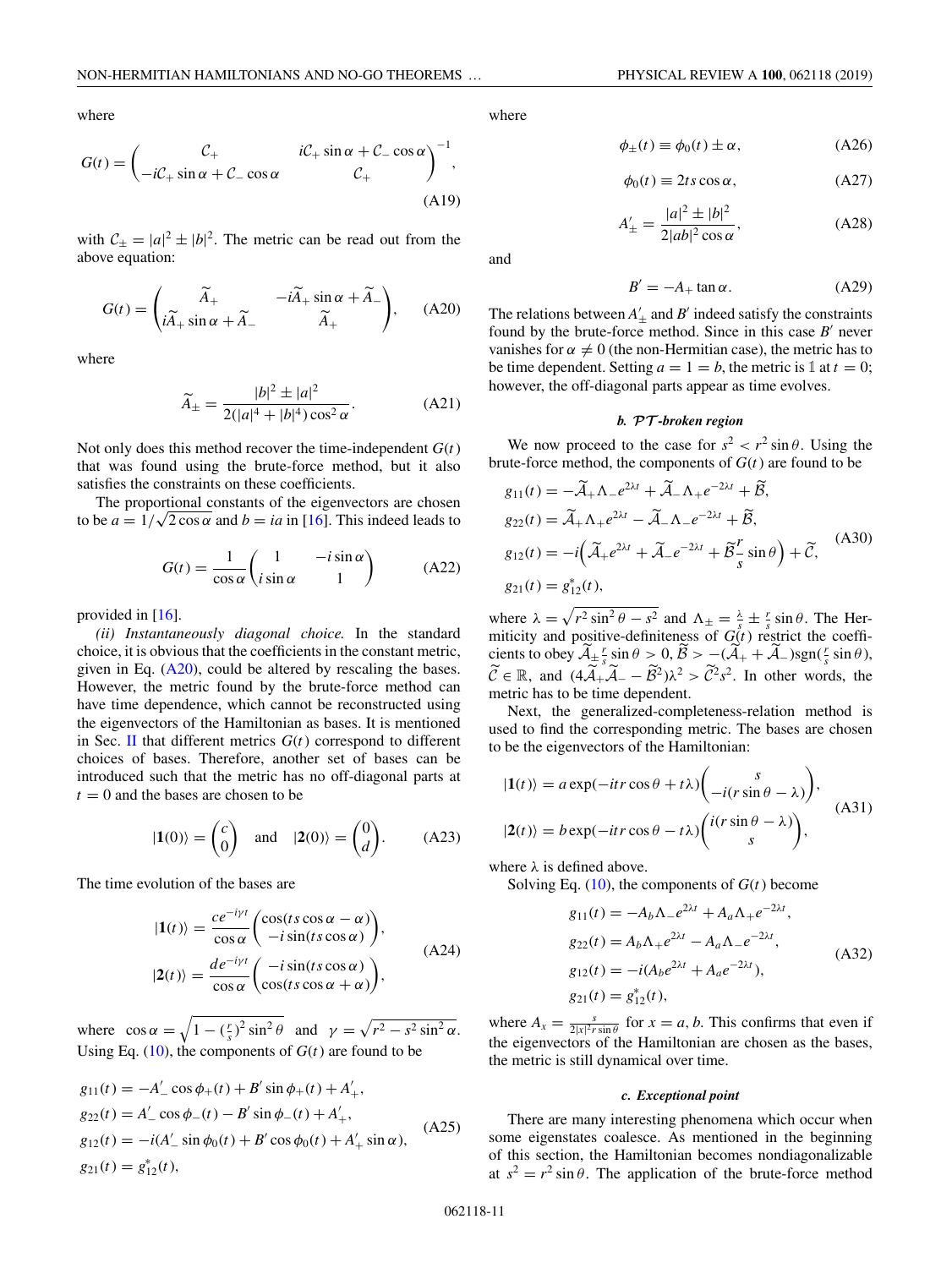<span id="page-11-0"></span>is almost parallel to the previous examples; however, the generalized-completeness-relation method using a standard choice of bases (the eigenstates of the Hamiltonian) needs extra care. The brute-force method gives the following result:

$$
g_{11}(t) = 2r \sin \theta (\mathcal{A}' r \sin \theta + s\mathcal{B}')t^{2}
$$
  
\n
$$
- 2[r \sin \theta (\mathcal{A}' + \mathcal{C}') + s\mathcal{B}']t + (\mathcal{A}' + \mathcal{C}'),
$$
  
\n
$$
g_{22}(t) = 2r \sin \theta (\mathcal{A}' r \sin \theta + s\mathcal{B}')t^{2}
$$
  
\n
$$
+ 2[r \sin \theta (\mathcal{A}' - \mathcal{C}') + s\mathcal{B}']t + (\mathcal{A}' - \mathcal{C}'),
$$
  
\n
$$
g_{12}(t) = \mathcal{D}' - i[2s(\mathcal{A}' r \sin \theta + s\mathcal{B}')t^{2} - 2\mathcal{C}' s t - \mathcal{B}'],
$$
  
\n
$$
g_{21}(t) = g_{12}^{*}(t),
$$

and the constraints are all undetermined constants being real,  $A^{2} - B^{2} - C^{2} - D^{2} > 0$ , and  $(A^{2} - C^{2})r^{2} \sin^{2} \theta > s^{2} B^{2}$ . Like in the  $PT$ -broken case, the metric has to be time dependent.

Working with the generalized-completeness-relation method, the eigenvectors of the Hamiltonian are again treated as the bases. However, this set consists only of one eigenvector and obviously cannot form a complete set of bases for a two-dimensional quantum space. The completion requires the set of basis vectors to include a generalized eigenvector so that the basis vectors are

$$
|\mathbf{1}(0)\rangle = a \begin{pmatrix} i\frac{r}{s}\sin\theta \\ 1 \end{pmatrix}, \ |2(0)\rangle = \begin{pmatrix} a-b \\ ib\frac{r}{s}\sin\theta \end{pmatrix}, \qquad \text{(A34)}
$$

where  $|1(0)\rangle$  is the eigenvector and  $|2(0)\rangle$  is the generalized eigenvector (with a rescaling so both basis vectors have the same unit). The time evolutions read

$$
|\mathbf{1}(t)\rangle = a \exp(-irt \cos \theta) \begin{pmatrix} i\frac{r}{s} \sin \theta \\ 1 \end{pmatrix}
$$
 (A35)

and

$$
|2(t)\rangle = \exp(-irt\cos\theta) \begin{pmatrix} art\sin\theta + a - b\\ i(-ast + b_s^r\sin\theta) \end{pmatrix}.
$$
 (A36)

The result is formally the same as the components in Eq.  $(A33)$  but the coefficients are now

$$
\mathcal{A}' = \frac{1}{2|a|^4} [3|a|^2 + 2|b|^2 - 2\Re(a\overline{b})],
$$
  
\n
$$
\mathcal{B}' = \frac{-r\sin\theta}{|a|^4s} [|a|^2 + |b|^2 - \Re(a\overline{b})],
$$
  
\n
$$
\mathcal{C}' = \frac{1}{2|a|^4} [-|a|^2 + 2\Re(a\overline{b})],
$$
  
\n
$$
\mathcal{D}' = \frac{-r\sin\theta}{|a|^4s} \Im(a\overline{b}).
$$
  
\n(A37)

It can be checked that these constants indeed satisfy all the constraints obtained from the brute-force method.

## **APPENDIX B: GENERALIZED DENSITY MATRICES IN NHQM**

This Appendix covers all the subjects about the GDM, as mentioned in Sec.  $IIIC$ , except the no-go theorems.

### **1. Pure-state expansion of generalized density matrices**

The density matrices are most useful when the relative phases between the components in a given state are not known, which corresponds to a mixed state. The expectation value of an observable  $\mathcal O$  on a system in a mixed state can still be found as follows:

$$
\langle \mathcal{O} \rangle = \text{tr}[\rho(t)\mathcal{O}],\tag{B1}
$$

where  $\rho(t)$  is the density matrix of a given system. The derivation is split into two parts for pure and mixed states.

*(a) Pure state case*

By definition, a pure state is a ray in a Hilbert space,  $|\phi(t)\rangle$ . The expectation of  $\mathcal O$  is simply

$$
\langle \mathcal{O} \rangle = \langle \langle \phi(t) | \mathcal{O} | \phi(t) \rangle \rangle = \text{tr}[ \langle \phi(t) \rangle \rangle \langle \langle \phi(t) | \mathcal{O}]. \tag{B2}
$$

Hence it is a trivial case of Eq.  $(21)$ , where  $p_1 = 1$  and  $|\psi_1(t)\rangle = |\phi(t)\rangle.$ 

*(b) Mixed state case*

For a quantum system that the probability of obtaining  $|\psi_n(t)\rangle$  is  $p_n$  for  $n = 1, 2, \ldots$  Then the state can be written as

$$
|\psi_{\{\theta\}}(t)\rangle\rangle = \sum_{i} \sqrt{p_i} e^{i\theta_i} |\psi_i(t)\rangle\rangle, \tag{B3}
$$

where  $\{\theta\}$  is short for  $\{\theta_1, \theta_2, \dots\}$ . Then the expectation value of the observable  $\mathcal O$  for the state  $|\psi_{\{\theta\}}(t)\rangle$  is

$$
\langle \mathcal{O} \rangle_{\{\theta\}}
$$

$$
= \left[\sum_{j} \sqrt{p_j} e^{-i\theta_j} \langle \langle \psi_j(t)| \right] \mathcal{O}\left[\sum_{i} \sqrt{p_i} e^{i\theta_i} |\psi_i(t)\rangle \rangle \right]
$$

$$
= \text{tr}\left\{\left[\sum_{i} \sqrt{p_i} e^{i\theta_i} |\psi_i(t)\rangle \rangle \right] \left[\sum_{j} \sqrt{p_j} e^{-i\theta_j} \langle \langle \psi_j(t)| \right] \mathcal{O}\right\}.
$$
(B4)

However, without any prior knowledge of the phases, the outcome of  $\mathcal O$  can only be averaged over all phases uniformly. If we set  $A_{ij}(t) \equiv \sqrt{p_i p_j} |\psi_i(t)\rangle \langle\psi_j(t)|$ , the average outcome of the ensemble becomes

$$
\langle \mathcal{O} \rangle = \int_0^{2\pi} \prod_k \frac{d\theta_k}{2\pi} \langle \mathcal{O} \rangle_{\{\theta\}}
$$
  
\n
$$
= \int_0^{2\pi} \prod_k \frac{d\theta_k}{2\pi} \text{tr} \Bigg[ \sum_{i,j} e^{i(\theta_i - \theta_j)} A_{ij}(t) \mathcal{O} \Bigg]
$$
  
\n
$$
= \int_0^{2\pi} \prod_k \frac{d\theta_k}{2\pi} \text{tr} \Bigg[ \sum_i A_{ii}(t) \mathcal{O} \Bigg]
$$
  
\n
$$
+ \int_0^{2\pi} \prod_k \frac{d\theta_k}{2\pi} \text{tr} \Bigg[ \sum_{i \neq j} e^{i(\theta_i - \theta_j)} A_{ij}(t) \mathcal{O} \Bigg]
$$
  
\n
$$
= \text{tr} \Bigg[ \sum_i A_{ii}(t) \mathcal{O} \Bigg] = \text{tr} \Bigg[ \sum_i p_i | \psi_i(t) \rangle \langle \langle \psi_i(t) | \mathcal{O} \Bigg],
$$
  
\n(B5)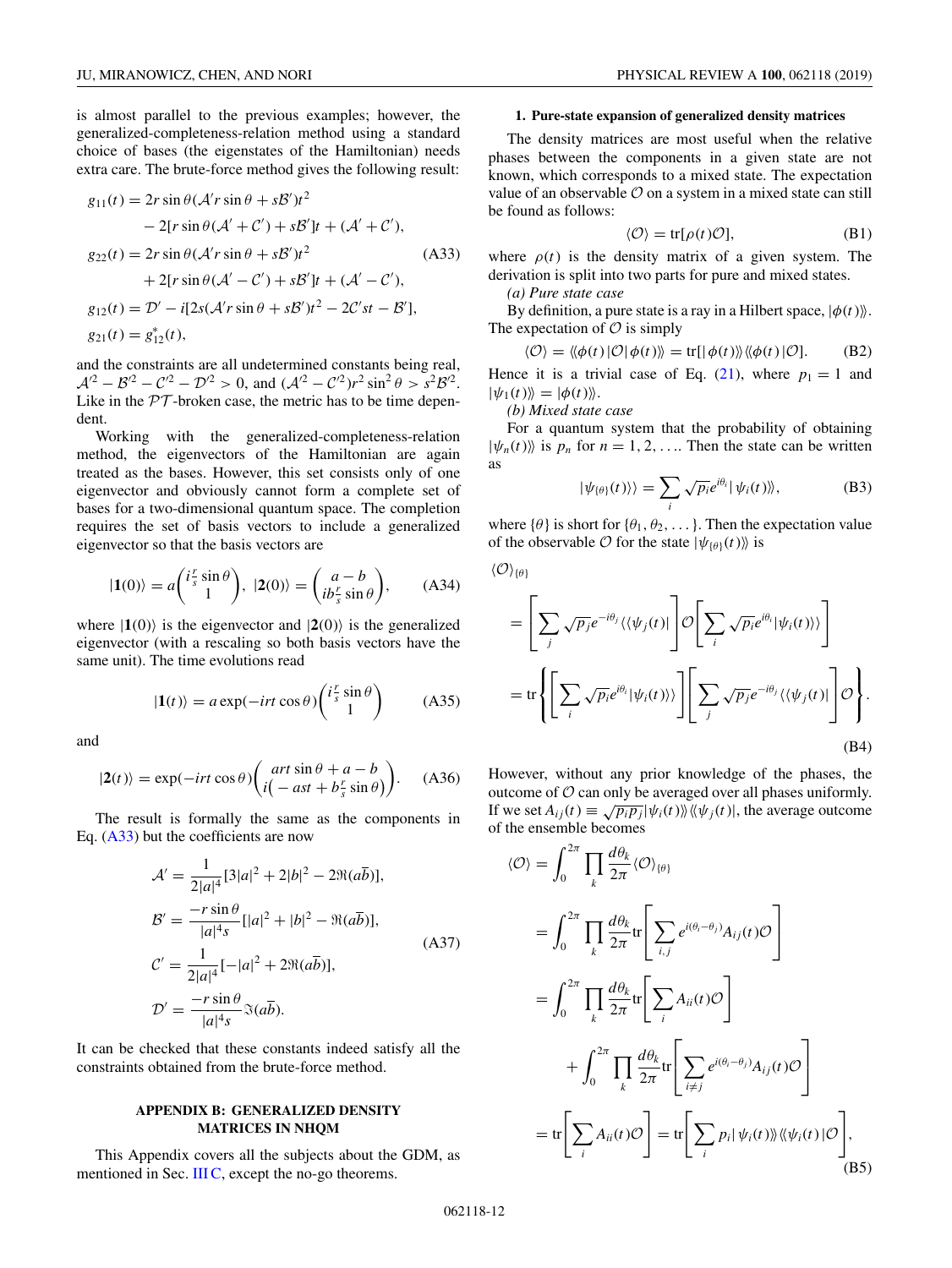<span id="page-12-0"></span>where the second to the last equality is a result of  $\int d\theta \exp(i\theta) = 0$ . Comparison of Eq. [\(B5\)](#page-11-0) and Eq. [\(B1\)](#page-11-0) shows that

$$
\rho = \sum_{i} p_i |\psi_i(t)\rangle\langle\langle\psi_i(t)|, \tag{B6}
$$

indeed, plays the role of a density matrix. The rest of this Appendix is to show that the GDM satisfy the postulates of a true density matrix and its time evolution.

## **2. Self-Adjointness and positive semidefiniteness of generalized density matrices**

It is well known that a density matrix has to be self-adjoint, positive semidefinite, and the trace being unity. Here we show that the density matrix, defined in Eqs.  $(21)$  and Eq.  $(B6)$ , is self-adjoint and positive semidefinite. To demonstrate that the density matrix is self-adjoint, it is useful to find the Hermitian conjugate of  $\rho(t)$ :

$$
\rho^{\dagger}(t) = \left[\sum_{i} p_{i}|\psi_{i}(t)\rangle\langle\psi_{i}(t)|G(t)\right]^{\dagger}
$$
  
\n
$$
= G(t) \sum_{i} p_{i}|\psi_{i}(t)\rangle\langle\psi_{i}(t)|
$$
  
\n
$$
= G(t) \sum_{i} p_{i}|\psi_{i}(t)\rangle\langle\psi_{i}(t)|G(t)G^{-1}(t)
$$
  
\n
$$
= G(t)\rho(t)G^{-1}(t). \tag{B7}
$$

Acting with  $G(t)$  on both sides of Eq. (B7) from the right gives

$$
\rho^{\dagger}(t)G(t) = G(t)\rho(t). \tag{B8}
$$

By the self-adjoint condition, given in Eq. [\(15\)](#page-3-0), it is clear that the density matrix is indeed self-adjoint.

Showing that the density matrix is positive semidefinite is quite straightforward:

$$
\langle \langle \Psi(t) | \rho(t) | \Psi(t) \rangle \rangle
$$
  
= 
$$
\sum_{i} p_i \langle \langle \Psi(t) | \psi_i(t) \rangle \rangle \langle \langle \psi_i(t) | \Psi(t) \rangle \rangle
$$
  
= 
$$
\sum_{i} p_i |\langle \langle \psi_i(t) | \Psi(t) \rangle \rangle|^2 \ge 0,
$$
 (B9)

where the second equality comes from Eq. [\(6\)](#page-2-0). To show that the trace of this density matrix is unity at every instant, it is necessary to find the dynamics of  $\rho(t)$  which is discussed in the next part of this Appendix.

### **3. Time evolution of generalized density matrices**

The time evolution of every states is governed by Schrödinger's equation

$$
\partial_t |\psi_i(t)\rangle = -iH(t)|\psi_i(t)\rangle.
$$
 (B10)

Since the corresponding bra is defined as  $\langle \psi_i(t) | =$  $\langle \psi_i(t) | G(t) \rangle$ , the time evolution can be found by using the Leibniz rule:

$$
\partial_t \langle \psi_i(t) | = [\partial_t \langle \psi_i(t) |] G(t) + \langle \psi_i(t) | \partial_t G(t) \rangle
$$
  
\n
$$
= [i \langle \psi_i(t) | H^{\dagger}(t) ] G(t) \rangle
$$
  
\n
$$
+ \langle \psi_i(t) | [i G(t) H(t) - i H^{\dagger}(t) G(t)] \rangle
$$
  
\n
$$
= i \langle \psi_i(t) | G(t) H(t) = i \langle \langle \psi_i(t) | H(t) . \quad (B11) \rangle
$$

Inserting the above result into Eq.  $(B5)$  or Eq.  $(B1)$  implies

$$
\partial_t \rho(t) = \partial_t \sum_i p_i |\psi_i(t)\rangle \langle \langle \psi_i(t)|
$$
  
\n
$$
= \sum_i p_i [\partial_t | \psi_i(t)\rangle] \langle \langle \psi_i(t)|
$$
  
\n
$$
+ \sum_i p_i |\psi_i(t)\rangle \langle [\partial_t \langle \langle \psi_i(t)|]
$$
  
\n
$$
= \frac{-i}{\hbar} \sum_i p_i H |\psi_i(t)\rangle \langle \langle \psi_i(t)|
$$
  
\n
$$
+ \frac{i}{\hbar} \sum_i p_i |\psi_i(t)\rangle \langle \langle \psi_i(t)|H
$$
  
\n
$$
= -\frac{i}{\hbar} [H, \rho(t)]. \qquad (B12)
$$

Therefore, the GDM obeys the quantum Liouville equation for any Hamiltonian.

### **4. The trace of generalized density matrices**

Equation  $(B12)$  is almost a solid evidence that the trace of a density matrix is invariant under time evolution. The only missing piece is to show that the trace commutes with the time derivative. To prove this, the trace is also modified to

$$
tr(A(t)) = \sum_{n} \langle n(t) | A(t) | n(t) \rangle.
$$
 (B13)

The reason for writing explicitly the time dependence in this equation is to make sure that the complete set of states also evolves with the operator. Before showing that the time derivative commutes with the trace operation, it is useful to show the cyclic property:

$$
\begin{split} \n\text{tr}[A(t)B(t)C(t)] \\ \n&= \sum_{n} \langle \langle n(t) | A(t)B(t)C(t) | n(t) \rangle \rangle \\ \n&= \sum_{m,n} \langle \langle n(t) | A(t) | m(t) \rangle \rangle \langle \langle m(t) | B(t)C(t) | n(t) \rangle \rangle \\ \n&= \sum_{m,n} \langle \langle m(t) | B(t)C(t) | n(t) \rangle \rangle \langle \langle n(t) | A(t) | m(t) \rangle \rangle \\ \n&= \sum_{m} \langle \langle m(t) | C(t)B(t)A(t) | m(t) \rangle \rangle \\ \n&= \text{tr}[B(t)C(t)A(t)], \n\end{split} \tag{B14}
$$

where the generalized completeness relation, given in Eq.  $(11)$ , is used repeatedly.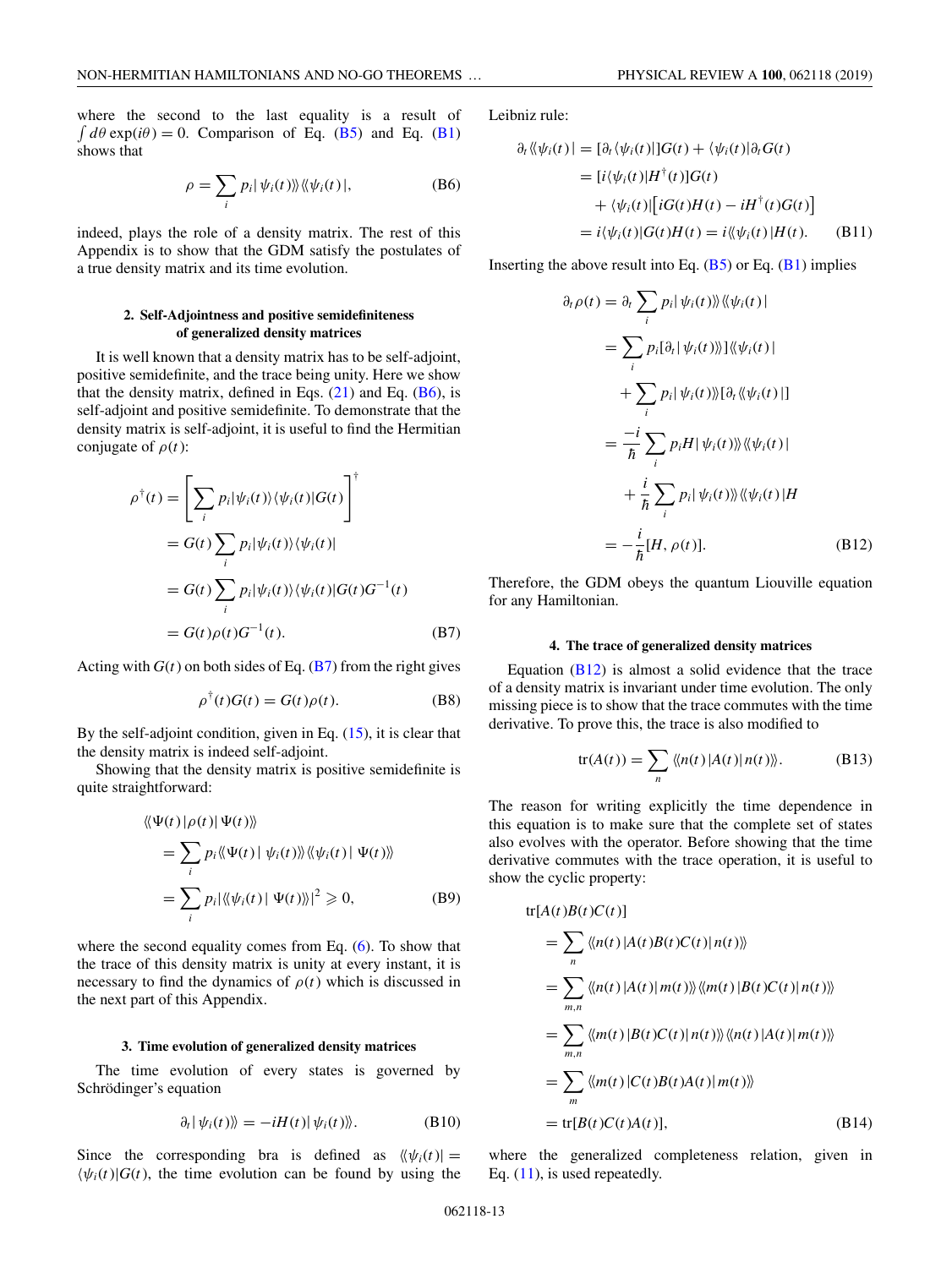<span id="page-13-0"></span>With the cyclic property of the trace, it is easy to prove that the trace and time derivative operations commute:

$$
\text{tr}[\partial_t A(t)] - \partial_t \text{tr}[A(t)]
$$
\n
$$
= \sum_m \langle m(t) | [\partial_t A(t)] | m(t) \rangle - \partial_t \sum_n \langle n(t) | A(t) | n(t) \rangle
$$
\n
$$
= - \sum_n \{ [\partial_t \langle n(t) | A(t) | n(t) \rangle + \langle n(t) | A(t) | \partial_t | n(t) \rangle] \}
$$
\n
$$
= \frac{i}{\hbar} \sum_n \{ \langle n(t) | [H(t)A(t) - A(t)H(t)] | n(t) \rangle \} = 0,
$$
\n(B15)

where the last equality uses the cyclic property of the trace operation.

With these useful properties of the trace operation, Eq.  $(B12)$  shows that the trace of a density matrix is constant in time:

$$
\text{tr}[\partial_t \rho(t)] = -\frac{i}{\hbar} \text{tr}[H, \rho(t)] \Rightarrow \partial_t \text{tr}[\rho(t)] = 0,\qquad (B16)
$$

where the cyclic property of the trace operation is used. When  $\langle \psi_i(t) | \psi_i(t) \rangle = 1$  for all *i* and  $\sum_i p_i = 1$ , one observes that

$$
\text{tr}\rho(t) = \sum_{i} p_i \langle\!\langle \psi_i(t) | \psi_i(t) \rangle\!\rangle = \sum_{i} p_i = 1. \quad (B17)
$$

This result finally shows that the GDM qualifies to be a density matrix in the Hilbert space.

- [1] C. M. Bender and S. Boettcher, Real Spectra in Non-Hermitian Hamiltonians Having PT Symmetry, [Phys. Rev. Lett.](https://doi.org/10.1103/PhysRevLett.80.5243) **[80](https://doi.org/10.1103/PhysRevLett.80.5243)**, [5243](https://doi.org/10.1103/PhysRevLett.80.5243) [\(1998\)](https://doi.org/10.1103/PhysRevLett.80.5243).
- [2] B. Peng, Ş. K. Özdemir, F. Lei, F. Monifi, M. Gianfreda, G. L. Long, S. Fan, F. Nori, C. M. Bender, and L. Yang, Parity–timesymmetric whispering-gallery microcavities, [Nat. Phys.](https://doi.org/10.1038/nphys2927) **[10](https://doi.org/10.1038/nphys2927)**, [394](https://doi.org/10.1038/nphys2927) [\(2014\)](https://doi.org/10.1038/nphys2927).
- [3] H. Jing, S. K. Özdemir, X.-Y. Lü, J. Zhang, L. Yang, and F. Nori, PT -Symmetric Phonon Laser, [Phys. Rev. Lett.](https://doi.org/10.1103/PhysRevLett.113.053604) **[113](https://doi.org/10.1103/PhysRevLett.113.053604)**, [053604](https://doi.org/10.1103/PhysRevLett.113.053604) [\(2014\)](https://doi.org/10.1103/PhysRevLett.113.053604).
- [4] H. Jing, Ş. K. Özdemir, Z. Geng, J. Zhang, X.-Y. L, B. Peng, L. Yang, and F. Nori, Optomechanically-induced transparency in parity-time-symmetric microresonators, [Sci. Rep.](https://doi.org/10.1038/srep09663) **[5](https://doi.org/10.1038/srep09663)**, [9663](https://doi.org/10.1038/srep09663) [\(2015\)](https://doi.org/10.1038/srep09663).
- [5] J. Zhang, B. Peng, Ş. K. Özdemir, Y.-x. Liu, H. Jing, X.-y. Lü, Y.-l. Liu, L. Yang, and F. Nori, Giant nonlinearity via breaking parity-time symmetry: A route to low-threshold phonon diodes, [Phys. Rev. B](https://doi.org/10.1103/PhysRevB.92.115407) **[92](https://doi.org/10.1103/PhysRevB.92.115407)**, [115407](https://doi.org/10.1103/PhysRevB.92.115407) [\(2015\)](https://doi.org/10.1103/PhysRevB.92.115407).
- [6] Y.-L. Liu, R. Wu, J. Zhang, Ş. K. Özdemir, L. Yang, F. Nori, and Y.-x. Liu, Controllable optical response by modifying the gain and loss of a mechanical resonator and cavity mode in an optomechanical system, [Phys. Rev. A](https://doi.org/10.1103/PhysRevA.95.013843) **[95](https://doi.org/10.1103/PhysRevA.95.013843)**, [013843](https://doi.org/10.1103/PhysRevA.95.013843) [\(2017\)](https://doi.org/10.1103/PhysRevA.95.013843).
- [7] F. Quijandría, U. Naether, Ş. K. Özdemir, F. Nori, and D. Zueco, PT -symmetric circuit QED, [Phys. Rev. A](https://doi.org/10.1103/PhysRevA.97.053846) **[97](https://doi.org/10.1103/PhysRevA.97.053846)**, [053846](https://doi.org/10.1103/PhysRevA.97.053846) [\(2018\)](https://doi.org/10.1103/PhysRevA.97.053846).
- [8] K. Y. Bliokh, D. Leykam, M. Lein, and F. Nori, Topological non-Hermitian origin of surface Maxwell waves, [Nat. Commun.](https://doi.org/10.1038/s41467-019-08397-6) **[10](https://doi.org/10.1038/s41467-019-08397-6)**, [580](https://doi.org/10.1038/s41467-019-08397-6) [\(2019\)](https://doi.org/10.1038/s41467-019-08397-6).
- [9] K. Y. Bliokh and F. Nori, Klein-Gordon Representation of Acoustic Waves and Topological Origin of Surface Acoustic Modes, [Phys. Rev. Lett.](https://doi.org/10.1103/PhysRevLett.123.054301) **[123](https://doi.org/10.1103/PhysRevLett.123.054301)**, [054301](https://doi.org/10.1103/PhysRevLett.123.054301) [\(2019\)](https://doi.org/10.1103/PhysRevLett.123.054301).
- [10] Ş. K. Özdemir, S. Rotter, F. Nori, and L. Yang, Parity–time symmetry and exceptional points in photonics, [Nat. Mater.](https://doi.org/10.1038/s41563-019-0304-9) **[18](https://doi.org/10.1038/s41563-019-0304-9)**, [783](https://doi.org/10.1038/s41563-019-0304-9) [\(2019\)](https://doi.org/10.1038/s41563-019-0304-9).
- [11] L. Xiao, K. Wang, X. Zhan, Z. Bian, K. Kawabata, M. Ueda, W. Yi, and P. Xue, Observation of critical phenomena in paritytime-symmetric quantum dynamics, [arXiv:1812.01213.](http://arxiv.org/abs/arXiv:1812.01213)
- [12] F. Minganti, A. Miranowicz, R. W. Chhajlany, and F. Nori, Quantum exceptional points of non-Hermitian Hamiltonians and Liouvillians: The effects of quantum jumps, Phys. Rev. A (to be published).
- [13] I. I. Arkhipov, A. Miranowicz, O. D. Stefano, R. Stassi, S. Savasta, F. Nori, and Ş. K. Özdemir, Scully-Lamb quan-

tum laser model for parity-time-symmetric whispering-gallery microcavities: Gain saturation effects and nonreciprocity, [Phys. Rev. A](https://doi.org/10.1103/PhysRevA.99.053806) **[99](https://doi.org/10.1103/PhysRevA.99.053806)**, [053806](https://doi.org/10.1103/PhysRevA.99.053806) [\(2019\)](https://doi.org/10.1103/PhysRevA.99.053806).

- [14] N. Hatano, Exceptional points of the Lindblad operator of a two-level system, [Mol. Phys.](https://doi.org/10.1080/00268976.2019.1593535) **[117](https://doi.org/10.1080/00268976.2019.1593535)**, [2121](https://doi.org/10.1080/00268976.2019.1593535) [\(2019\)](https://doi.org/10.1080/00268976.2019.1593535).
- [15] F. Scholtz, H. Geyer, and F. Hahne, Quasi-Hermitian operators in quantum mechanics and the variational principle, [Ann. Phys.](https://doi.org/10.1016/0003-4916(92)90284-S) **[213](https://doi.org/10.1016/0003-4916(92)90284-S)**, [74](https://doi.org/10.1016/0003-4916(92)90284-S) [\(1992\)](https://doi.org/10.1016/0003-4916(92)90284-S).
- [16] C. M. Bender, Making sense of non-Hermitian Hamiltonians, [Rep. Prog. Phys.](https://doi.org/10.1088/0034-4885/70/6/R03) **[70](https://doi.org/10.1088/0034-4885/70/6/R03)**, [947](https://doi.org/10.1088/0034-4885/70/6/R03) [\(2007\)](https://doi.org/10.1088/0034-4885/70/6/R03).
- [17] A. Mostafazadeh, Pseudo-Hermitian representation of quantum mechanics, [Int. J. Geom. Meth. Mod. Phys.](https://doi.org/10.1142/S0219887810004816) **[07](https://doi.org/10.1142/S0219887810004816)**, [1191](https://doi.org/10.1142/S0219887810004816) [\(2010\)](https://doi.org/10.1142/S0219887810004816).
- [18] *Non-Selfadjoint Operators in Quantum Physics*, edited by F. Bagarello, J. P. Gazeau, F. H. Szafraniec, and M. Znojil (John Wiley & Sons, Inc., New York, 2015).
- [19] M. Znojil, Non-Hermitian interaction representation and its use in relativistic quantum mechanics, [Ann. Phys.](https://doi.org/10.1016/j.aop.2017.08.009) **[385](https://doi.org/10.1016/j.aop.2017.08.009)**, [162](https://doi.org/10.1016/j.aop.2017.08.009) [\(2017\)](https://doi.org/10.1016/j.aop.2017.08.009).
- [20] C. M. Bender, *PT Symmetry: In Quantum and Classical Physics* (World Scientific Publishing, Singapore, 2019).
- [21] C. E. Rüter, K. G. Makris, R. El-Ganainy, D. N. Christodoulides, M. Segev, and D. Kip, Observation of parity–time symmetry in optics, [Nat. Phys.](https://doi.org/10.1038/nphys1515) **[6](https://doi.org/10.1038/nphys1515)**, [192](https://doi.org/10.1038/nphys1515) [\(2010\)](https://doi.org/10.1038/nphys1515).
- [22] J. Schindler, A. Li, M. C. Zheng, F. M. Ellis, and T. Kottos, Experimental study of active LRC circuits with  $\mathcal{PT}$  symmetries, [Phys. Rev. A](https://doi.org/10.1103/PhysRevA.84.040101) **[84](https://doi.org/10.1103/PhysRevA.84.040101)**, [040101\(R\)](https://doi.org/10.1103/PhysRevA.84.040101) [\(2011\)](https://doi.org/10.1103/PhysRevA.84.040101).
- [23] Z. Zhang, Y. Zhang, J. Sheng, L. Yang, M.-A. Miri, D. N. Christodoulides, B. He, Y. Zhang, and M. Xiao, Observation of Parity-Time Symmetry in Optically Induced Atomic Lattices, [Phys. Rev. Lett.](https://doi.org/10.1103/PhysRevLett.117.123601) **[117](https://doi.org/10.1103/PhysRevLett.117.123601)**, [123601](https://doi.org/10.1103/PhysRevLett.117.123601) [\(2016\)](https://doi.org/10.1103/PhysRevLett.117.123601).
- [24] S. Bittner, B. Dietz, U. Günther, H. L. Harney, M. Miski-Oglu, A. Richter, and F. Schäfer, PT Symmetry and Spontaneous Symmetry Breaking in a Microwave Billiard, [Phys. Rev. Lett.](https://doi.org/10.1103/PhysRevLett.108.024101) **[108](https://doi.org/10.1103/PhysRevLett.108.024101)**, [024101](https://doi.org/10.1103/PhysRevLett.108.024101) [\(2012\)](https://doi.org/10.1103/PhysRevLett.108.024101).
- [25] Z.-P. Liu, J. Zhang, Ş. K. Özdemir, B. Peng, H. Jing, X.-Y. Lü, C.-W. Li, L. Yang, F. Nori, and Y.-x. Liu, Metrology with  $\mathcal{PT}$ -Symmetric Cavities: Enhanced Sensitivity Near the PT -Phase Transition, [Phys. Rev. Lett.](https://doi.org/10.1103/PhysRevLett.117.110802) **[117](https://doi.org/10.1103/PhysRevLett.117.110802)**, [110802](https://doi.org/10.1103/PhysRevLett.117.110802) [\(2016\)](https://doi.org/10.1103/PhysRevLett.117.110802).
- [26] H. Hodaei, A. U. Hassan, S. Wittek, H. Garcia-Gracia, R. El-Ganainy, D. N. Christodoulides, and M. Khajavikhan, Enhanced sensitivity at higher-order exceptional points, [Nature \(London\)](https://doi.org/10.1038/nature23280) **[548](https://doi.org/10.1038/nature23280)**, [187](https://doi.org/10.1038/nature23280) [\(2017\)](https://doi.org/10.1038/nature23280).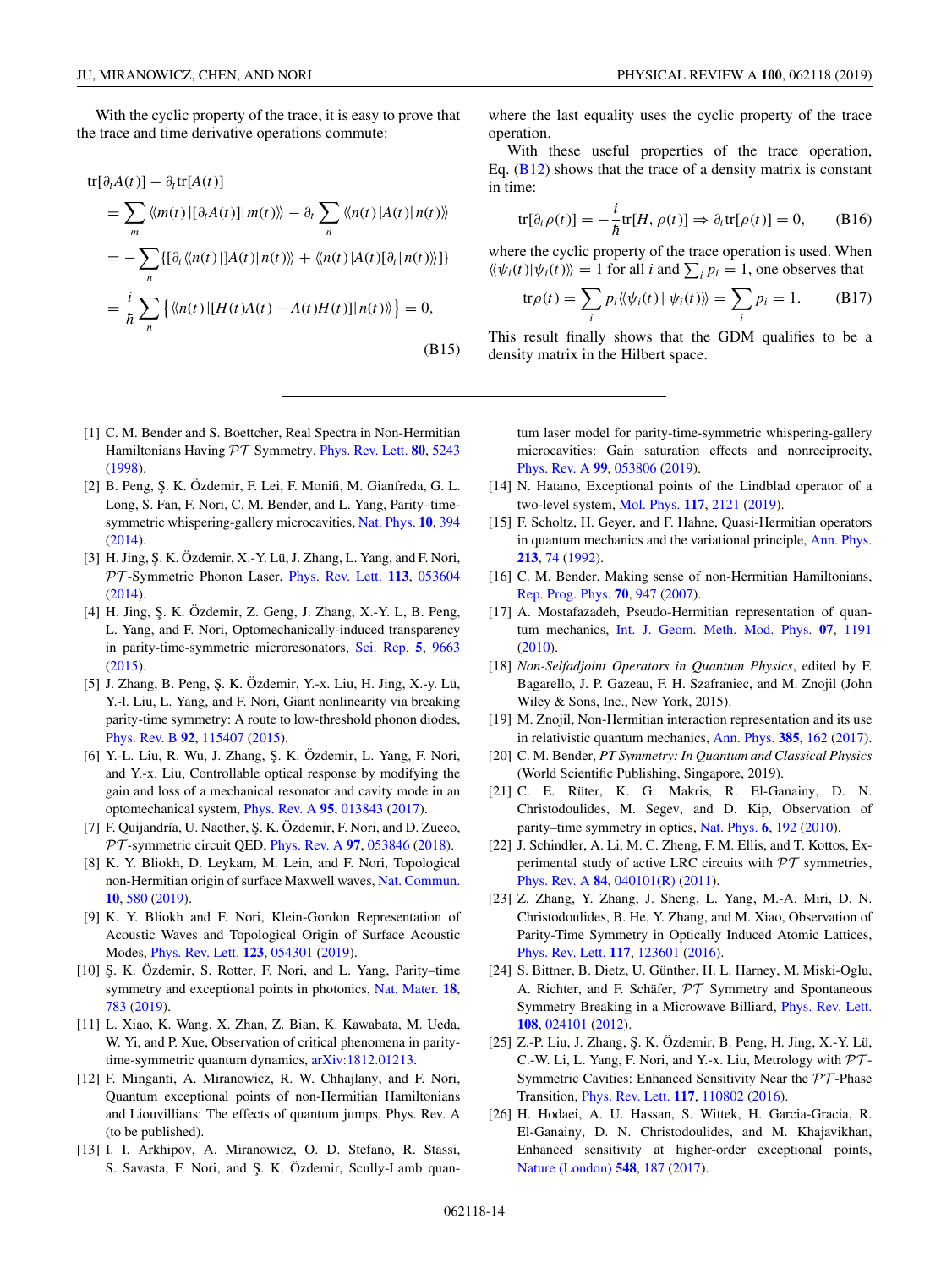- <span id="page-14-0"></span>[27] W. D. Heiss, Exceptional points of non-Hermitian operators, [J. Phys. A: Math. Gen.](https://doi.org/10.1088/0305-4470/37/6/034) **[37](https://doi.org/10.1088/0305-4470/37/6/034)**, [2455](https://doi.org/10.1088/0305-4470/37/6/034) [\(2004\)](https://doi.org/10.1088/0305-4470/37/6/034).
- [28] J. Wiersig, Enhancing the Sensitivity of Frequency and Energy Splitting Detection by using Exceptional Points: Application to [Microcavity Sensors for Single-Particle Detection,](https://doi.org/10.1103/PhysRevLett.112.203901) Phys. Rev. Lett. **[112](https://doi.org/10.1103/PhysRevLett.112.203901)**, [203901](https://doi.org/10.1103/PhysRevLett.112.203901) [\(2014\)](https://doi.org/10.1103/PhysRevLett.112.203901).
- [29] B. Peng, Ş. Özdemir, S. Rotter, H. Yilmaz, M. Liertzer, F. Monifi, C. Bender, F. Nori, and L. Yang, Loss-induced suppression and revival of lasing, [Science](https://doi.org/10.1126/science.1258004) **[346](https://doi.org/10.1126/science.1258004)**, [328](https://doi.org/10.1126/science.1258004) [\(2014\)](https://doi.org/10.1126/science.1258004).
- [30] T. Gao, E. Estrecho, K. Y. Bliokh, T. C. H. Liew, M. D. Fraser, S. Brodbeck, M. Kamp, C. Schneider, S. Hfling, Y. Yamamoto, F. Nori, Y. S. Kivshar, A. G. Truscott, R. G. Dall, and E. A. Ostrovskaya, Observation of non-Hermitian degeneracies in a chaotic exciton-polariton billiard, [Nature \(London\)](https://doi.org/10.1038/nature15522) **[526](https://doi.org/10.1038/nature15522)**, [554](https://doi.org/10.1038/nature15522) [\(2015\)](https://doi.org/10.1038/nature15522).
- [31] H. Jing, Ş. Özdemir, H. Lü, and F. Nori, High-order exceptional points in optomechanics, [Sci. Rep.](https://doi.org/10.1038/s41598-017-03546-7) **[7](https://doi.org/10.1038/s41598-017-03546-7)**, [3386](https://doi.org/10.1038/s41598-017-03546-7) [\(2017\)](https://doi.org/10.1038/s41598-017-03546-7).
- [32] D. Leykam, K. Y. Bliokh, C. Huang, Y. D. Chong, and F. Nori, Edge Modes, Degeneracies, and Topological Numbers in Non-Hermitian Systems, [Phys. Rev. Lett.](https://doi.org/10.1103/PhysRevLett.118.040401) **[118](https://doi.org/10.1103/PhysRevLett.118.040401)**, [040401](https://doi.org/10.1103/PhysRevLett.118.040401) [\(2017\)](https://doi.org/10.1103/PhysRevLett.118.040401).
- [33] H. Lü, Ş. K. Özdemir, L.-M. Kuang, F. Nori, and H. Jing, Exceptional Points in Random-Defect Phonon Lasers, [Phys. Rev. Appl.](https://doi.org/10.1103/PhysRevApplied.8.044020) **[8](https://doi.org/10.1103/PhysRevApplied.8.044020)**, [044020](https://doi.org/10.1103/PhysRevApplied.8.044020) [\(2017\)](https://doi.org/10.1103/PhysRevApplied.8.044020).
- [34] W. Chen, S. K. Özdemir, G. Zhao, J. Wiersig, and L. Yang, Exceptional points enhance sensing in an optical microcavity, [Nature \(London\)](https://doi.org/10.1038/nature23281) **[548](https://doi.org/10.1038/nature23281)**, [192](https://doi.org/10.1038/nature23281) [\(2017\)](https://doi.org/10.1038/nature23281).
- [35] J. Zhang, B. Peng, Ş. K. Özdemir, K. Pichler, D. O. Krimer, G. Zhao, F. Nori, Y.-x. Liu, S. Rotter, and L. Yang, A phonon laser operating at an exceptional point, [Nat. Photonics](https://doi.org/10.1038/s41566-018-0213-5) **[12](https://doi.org/10.1038/s41566-018-0213-5)**, [479](https://doi.org/10.1038/s41566-018-0213-5) [\(2018\)](https://doi.org/10.1038/s41566-018-0213-5).
- [36] T. Liu, Y.-R. Zhang, Q. Ai, Z. Gong, K. Kawabata, M. Ueda, and F. Nori, Second-Order Topological Phases in Non-Hermitian Systems, [Phys. Rev. Lett.](https://doi.org/10.1103/PhysRevLett.122.076801) **[122](https://doi.org/10.1103/PhysRevLett.122.076801)**, [076801](https://doi.org/10.1103/PhysRevLett.122.076801) [\(2019\)](https://doi.org/10.1103/PhysRevLett.122.076801).
- [37] Z.-Y. Ge, Y.-R. Zhang, T. Liu, S.-W. Li, H. Fan, and F. Nori, Topological band theory for non-Hermitian systems from the Dirac equation, [Phys. Rev. B](https://doi.org/10.1103/PhysRevB.100.054105) **[100](https://doi.org/10.1103/PhysRevB.100.054105)**, [054105](https://doi.org/10.1103/PhysRevB.100.054105) [\(2019\)](https://doi.org/10.1103/PhysRevB.100.054105).
- [38] Y.-C. Lee, M.-H. Hsieh, S. T. Flammia, and R.-K. Lee, Local PT [Symmetry Violates the No-Signaling Principle,](https://doi.org/10.1103/PhysRevLett.112.130404) Phys. Rev. Lett. **[112](https://doi.org/10.1103/PhysRevLett.112.130404)**, [130404](https://doi.org/10.1103/PhysRevLett.112.130404) [\(2014\)](https://doi.org/10.1103/PhysRevLett.112.130404).
- [39] S.-L. Chen, G.-Y. Chen, and Y.-N. Chen, Increase of entanglement by local PT -symmetric operations, [Phys. Rev. A](https://doi.org/10.1103/PhysRevA.90.054301) **[90](https://doi.org/10.1103/PhysRevA.90.054301)**, [054301](https://doi.org/10.1103/PhysRevA.90.054301) [\(2014\)](https://doi.org/10.1103/PhysRevA.90.054301).
- [40] A. K. Pati, Violation of invariance of entanglement under local PT symmetric unitary,  $arXiv:1404.6166$ .
- [41] M. Znojil, Is  $PT$ -symmetric quantum theory false as a fundamental theory?, [Acta Polytech. \(Prague\)](https://doi.org/10.14311/AP.2016.56.0254) **[56](https://doi.org/10.14311/AP.2016.56.0254)**, [254](https://doi.org/10.14311/AP.2016.56.0254) [\(2016\)](https://doi.org/10.14311/AP.2016.56.0254).
- [42] D. C. Brody, Consistency of  $PT$ -symmetric quantum mechanics, [J. Phys. A: Math. Theor.](https://doi.org/10.1088/1751-8113/49/10/10LT03) **[49](https://doi.org/10.1088/1751-8113/49/10/10LT03)**, [10LT03](https://doi.org/10.1088/1751-8113/49/10/10LT03) [\(2016\)](https://doi.org/10.1088/1751-8113/49/10/10LT03).
- [43] P. Horodecki and R. Ramanathan, The relativistic causality versus no-signaling paradigm for multi-party correlations, [Nat. Commun.](https://doi.org/10.1038/s41467-019-09505-2) **[10](https://doi.org/10.1038/s41467-019-09505-2)**, [1701](https://doi.org/10.1038/s41467-019-09505-2) [\(2019\)](https://doi.org/10.1038/s41467-019-09505-2).
- [44] N. Moiseyev, P. Certain, and F. Weinhold, Resonance properties of complex-rotated Hamiltonians, [Mol. Phys.](https://doi.org/10.1080/00268977800102631) **[36](https://doi.org/10.1080/00268977800102631)**, [1613](https://doi.org/10.1080/00268977800102631) [\(1978\)](https://doi.org/10.1080/00268977800102631).
- [45] N. Moiseyev and M. Lein, Non-Hermitian quantum mechanics for high-order harmonic generation spectra, [J. Phys. Chem. A](https://doi.org/10.1021/jp034390y) **[107](https://doi.org/10.1021/jp034390y)**, [7181](https://doi.org/10.1021/jp034390y) [\(2003\)](https://doi.org/10.1021/jp034390y).
- [46] A. Das and L. Greenwood, An alternative construction of the positive inner product in non-Hermitian quantum mechanics, [Phys. Lett. B](https://doi.org/10.1016/j.physletb.2009.06.060) **[678](https://doi.org/10.1016/j.physletb.2009.06.060)**, [504](https://doi.org/10.1016/j.physletb.2009.06.060) [\(2009\)](https://doi.org/10.1016/j.physletb.2009.06.060).
- [47] A. Mostafazadeh, Pseudo-Hermiticity and generalized  $\mathcal{PT}$  and CPT -symmetries, [J. Math. Phys.](https://doi.org/10.1063/1.1539304) **[44](https://doi.org/10.1063/1.1539304)**, [974](https://doi.org/10.1063/1.1539304) [\(2003\)](https://doi.org/10.1063/1.1539304).
- [48] C. M. Bender, D. C. Brody, and H. F. Jones, Complex Extension of Quantum Mechanics, [Phys. Rev. Lett.](https://doi.org/10.1103/PhysRevLett.89.270401) **[89](https://doi.org/10.1103/PhysRevLett.89.270401)**, [270401](https://doi.org/10.1103/PhysRevLett.89.270401) [\(2002\)](https://doi.org/10.1103/PhysRevLett.89.270401).
- [49] C. M. Bender, J. Brod, A. Refig, and M. E. Reuter, The  $\mathcal C$ operator in PT [-symmetric quantum theories,](https://doi.org/10.1088/0305-4470/37/43/009) J. Phys. A: Math. Gen. **[37](https://doi.org/10.1088/0305-4470/37/43/009)**, [10139](https://doi.org/10.1088/0305-4470/37/43/009) [\(2004\)](https://doi.org/10.1088/0305-4470/37/43/009).
- [50] J.-Q. Li and Z. Miao, A possible method for non-Hermitian and non-PT -symmetric Hamiltonian systems, [PLoS One](https://doi.org/10.1371/journal.pone.0097107) **[9](https://doi.org/10.1371/journal.pone.0097107)**, [e97107](https://doi.org/10.1371/journal.pone.0097107) [\(2014\)](https://doi.org/10.1371/journal.pone.0097107).
- [51] [D. C. Brody, Biorthogonal quantum mechanics,](https://doi.org/10.1088/1751-8113/47/3/035305) J. Phys. A: Math. Theor. **[47](https://doi.org/10.1088/1751-8113/47/3/035305)**, [035305](https://doi.org/10.1088/1751-8113/47/3/035305) [\(2013\)](https://doi.org/10.1088/1751-8113/47/3/035305).
- [52] A. Mostafazadeh, Time dependent Hilbert spaces, geometric phases, and general covariance in quantum mechanics, [Phys. Lett. A](https://doi.org/10.1016/j.physleta.2003.12.008) **[320](https://doi.org/10.1016/j.physleta.2003.12.008)**, [375](https://doi.org/10.1016/j.physleta.2003.12.008) [\(2004\)](https://doi.org/10.1016/j.physleta.2003.12.008).
- [53] H. Bíla, Adiabatic time-dependent metrics in PT -symmetric quantum theories, [arXiv:0902.0474.](http://arxiv.org/abs/arXiv:0902.0474)
- [54] M. Nakahara, *Geometry, Topology and Physics*, 2nd ed. (IOP Publishing, Bristol, 2003).
- [55] P. A. M. Dirac, *The Principles of Quantum Mechanics* (Clarendon Press, Oxford, 1930).
- [56] W. Appel, *Mathematics for Physics and Physicists* (Princeton University Press, Princeton, NJ, 2007).
- [57] J. A. Bergou and M. Hillery, *Introduction to the Theory of Quantum Information Processing* (Springer, Berlin, 2013).
- [58] S. K. Özdemir, K. Bartkiewicz, Y.-x. Liu, and A. Miranowicz, Teleportation of qubit states through dissipative channels: Conditions for surpassing the no-cloning limit, [Phys. Rev. A](https://doi.org/10.1103/PhysRevA.76.042325) **[76](https://doi.org/10.1103/PhysRevA.76.042325)**, [042325](https://doi.org/10.1103/PhysRevA.76.042325) [\(2007\)](https://doi.org/10.1103/PhysRevA.76.042325).
- [59] K. Bartkiewicz, A. Miranowicz, and S. K. Özdemir, Optimal mirror phase-covariant cloning, [Phys. Rev. A](https://doi.org/10.1103/PhysRevA.80.032306) **[80](https://doi.org/10.1103/PhysRevA.80.032306)**, [032306](https://doi.org/10.1103/PhysRevA.80.032306) [\(2009\)](https://doi.org/10.1103/PhysRevA.80.032306).
- [60] K. Bartkiewicz and A. Miranowicz, Optimal cloning of qubits given by an arbitrary axisymmetric distribution on the Bloch sphere, [Phys. Rev. A](https://doi.org/10.1103/PhysRevA.82.042330) **[82](https://doi.org/10.1103/PhysRevA.82.042330)**, [042330](https://doi.org/10.1103/PhysRevA.82.042330) [\(2010\)](https://doi.org/10.1103/PhysRevA.82.042330).
- [61] K. Lemr, K. Bartkiewicz, A. Černoch, J. Soubusta, and A. Miranowicz, Experimental linear-optical implementation of a multifunctional optimal qubit cloner, [Phys. Rev. A](https://doi.org/10.1103/PhysRevA.85.050307) **[85](https://doi.org/10.1103/PhysRevA.85.050307)**, [050307\(R\)](https://doi.org/10.1103/PhysRevA.85.050307) [\(2012\)](https://doi.org/10.1103/PhysRevA.85.050307).
- [62] K. Bartkiewicz, K. Lemr, A. Černoch, J. Soubusta, and A. Miranowicz, Experimental Eavesdropping Based on Optimal Quantum Cloning, [Phys. Rev. Lett.](https://doi.org/10.1103/PhysRevLett.110.173601) **[110](https://doi.org/10.1103/PhysRevLett.110.173601)**, [173601](https://doi.org/10.1103/PhysRevLett.110.173601) [\(2013\)](https://doi.org/10.1103/PhysRevLett.110.173601).
- [63] K. Bartkiewicz, A. Černoch, G. Chimczak, K. Lemr, A. Miranowicz, and F. Nori, Experimental quantum forgery of quantum optical money, [npj Quantum Inf.](https://doi.org/10.1038/s41534-017-0010-x) **[3](https://doi.org/10.1038/s41534-017-0010-x)**, [7](https://doi.org/10.1038/s41534-017-0010-x) [\(2017\)](https://doi.org/10.1038/s41534-017-0010-x).
- [64] G. Ghirardi, *Advances in Quantum Mechanics* (InTech, London, 2013).
- [65] W. K. Wootters and W. H. Zurek, A single quantum cannot be cloned, [Nature \(London\)](https://doi.org/10.1038/299802a0) **[299](https://doi.org/10.1038/299802a0)**, [802](https://doi.org/10.1038/299802a0) [\(1982\)](https://doi.org/10.1038/299802a0).
- [66] D. Dieks, Communication by EPR devices, [Phys. Lett. A](https://doi.org/10.1016/0375-9601(82)90084-6) **[92](https://doi.org/10.1016/0375-9601(82)90084-6)**, [271](https://doi.org/10.1016/0375-9601(82)90084-6) [\(1982\)](https://doi.org/10.1016/0375-9601(82)90084-6).
- [67] H. Barnum, C. M. Caves, C. A. Fuchs, R. Jozsa, and B. Schumacher, Noncommuting Mixed States Cannot Be Broadcast, [Phys. Rev. Lett.](https://doi.org/10.1103/PhysRevLett.76.2818) **[76](https://doi.org/10.1103/PhysRevLett.76.2818)**, [2818](https://doi.org/10.1103/PhysRevLett.76.2818) [\(1996\)](https://doi.org/10.1103/PhysRevLett.76.2818).
- [68] H. Barnum, J. Barrett, M. Leifer, and A. Wilce, Generalized No-Broadcasting Theorem, [Phys. Rev. Lett.](https://doi.org/10.1103/PhysRevLett.99.240501) **[99](https://doi.org/10.1103/PhysRevLett.99.240501)**, [240501](https://doi.org/10.1103/PhysRevLett.99.240501) [\(2007\)](https://doi.org/10.1103/PhysRevLett.99.240501).